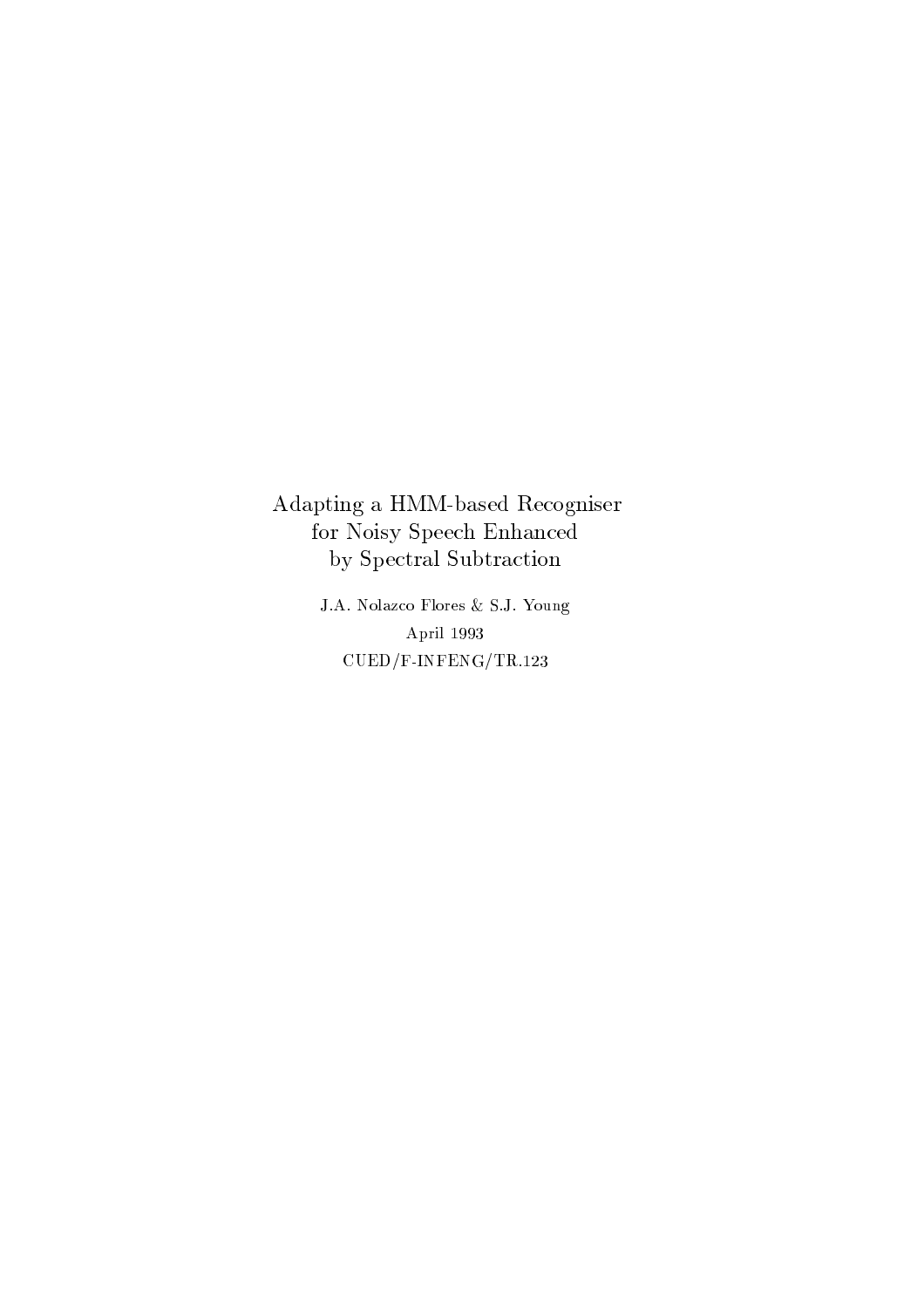# Abstract

Training HMMs on the same conditions as in recognition makes models learn not only the features of the speech, but also those of the environment. Training in the same conditions allows the recognition system to obtain better recognition performance, but trying to have models for all possible environments is impractical. Therefore, one way to solve this problem is to compensate models trained on clean speech to give "artificially" adapted models. The goal of these noise adaptation techniques is to reach the same recognition performance as would be obtained by training in the noisy conditions. Parallel Model Combination (PMC) [5] is one adaptation technique which has been successful in adapting a clean speech model to noise by automatically generating "noisy speech models".

However, even training in noise can only achieve limited recognition performance because the high variance at low SNR makes the features begin to overlap making the discrimination problem more difficult. The problem is even worse when the vocabulary grows; for example, some experiments have shown that recognition performance is below  $80\%$  for 0 dB, see [7], even when training and testing were in the same environment. Therefore, in very noisy environments, or when the vocabulary grows, even training in noise is not enough to obtain good recognition performance. In order to improve recognition performance in very noisy environments, some sort of enhancement technique may be useful. An enhancement scheme could improve the SNR, or minimise the variance, or emphasise the main features of the interesting signal. However, all of these improvements are usually at the expense of signal distortion. Minimising both signal distortion and noise, a signal with better features and lower variability is obtained. However, if we want to exploit the good features of the noise adaptation techniques and the good features of the enhancement techniques, then we need to compensate the speech models to the distorted signal. In other words, we need to adapt the models to the enhanced signal.

In this work, we study how to adapt clean speech models for a signal enhanced by Spectral Subtraction  $(SS)$ . This scheme improves the SNR but at the expense of signal distortion. Nevertheless, this scheme has been successful for signal enhancement  $[4]$   $[3]$ , and for speech recognition [10] for noisy environment. Here, the distorted signal is compensated to make SS able to deal with very noisy environments. It will be shown that the signal distortion can be represented in the linear domain by a correction term,  $\Delta$ . PMC transforms the noise and speech model parameters from the cepstral domain to the linear domain, adds these parameters, and then creates an adapted model by returning to the cepstral domain. Therefore, PMC can be modified to compensate an SS distorted signal in the linear domain by including the correction term,  $\Delta$ . This modified version of PMC will be called the SS-PMC method.

The results obtained by the SS-PMC technique are very encouraging, showing that it is very effective to use adaptation techniques to compensate for the signal distortion which is a side effect of an SS-based enhancement scheme.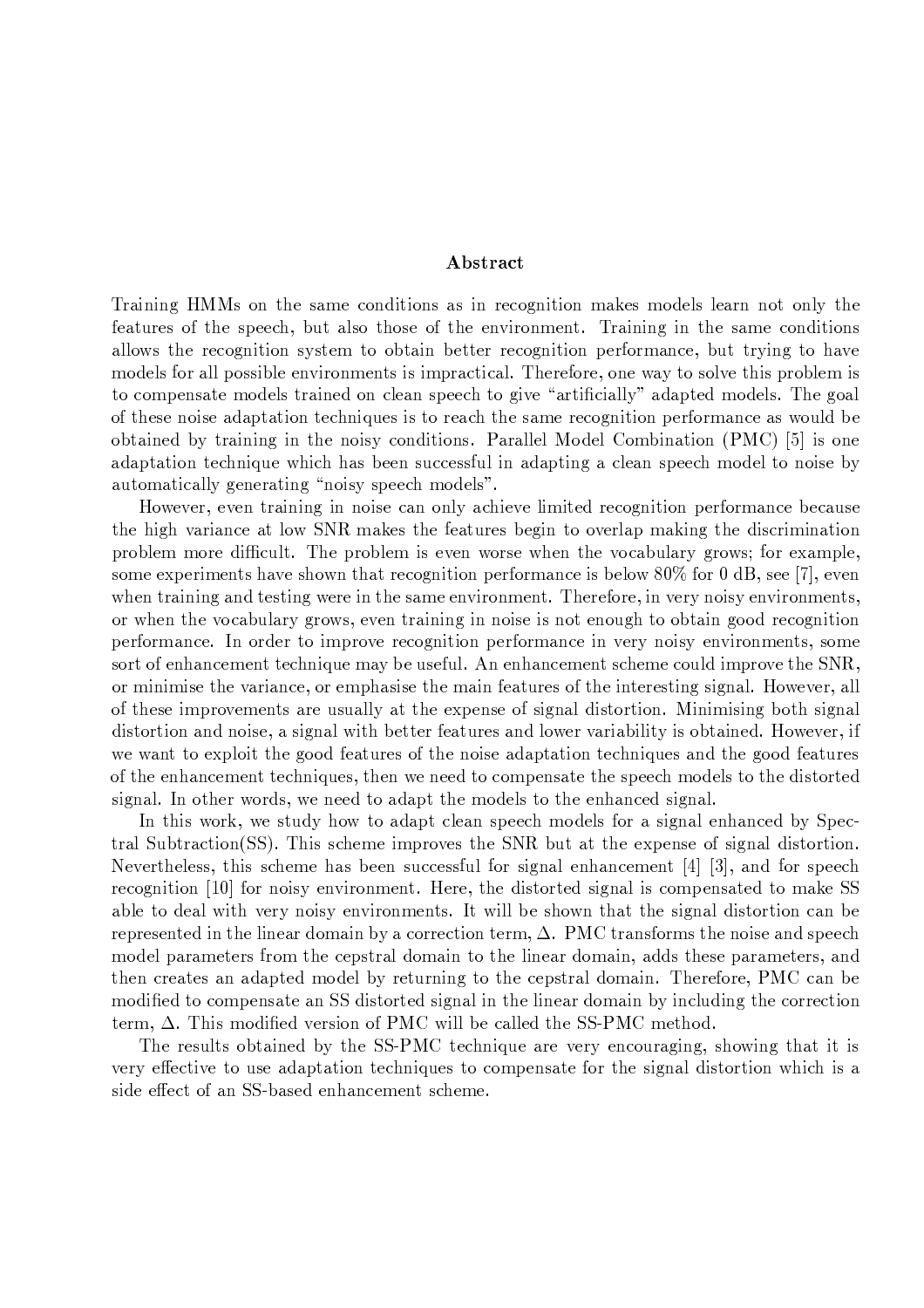# Contents

| 1 Introduction                                | $\overline{2}$ |
|-----------------------------------------------|----------------|
| 2 Analysis of Spectral Subtraction Distortion | $\mathbf{5}$   |
| 3 SS-PMC                                      | 12             |
| 4 Experiments and Results                     | 15             |
| 5 Comments and Conclusions                    | 26             |
| 6 Acknowledgment                              | 27             |
| A Appendix.                                   | 28             |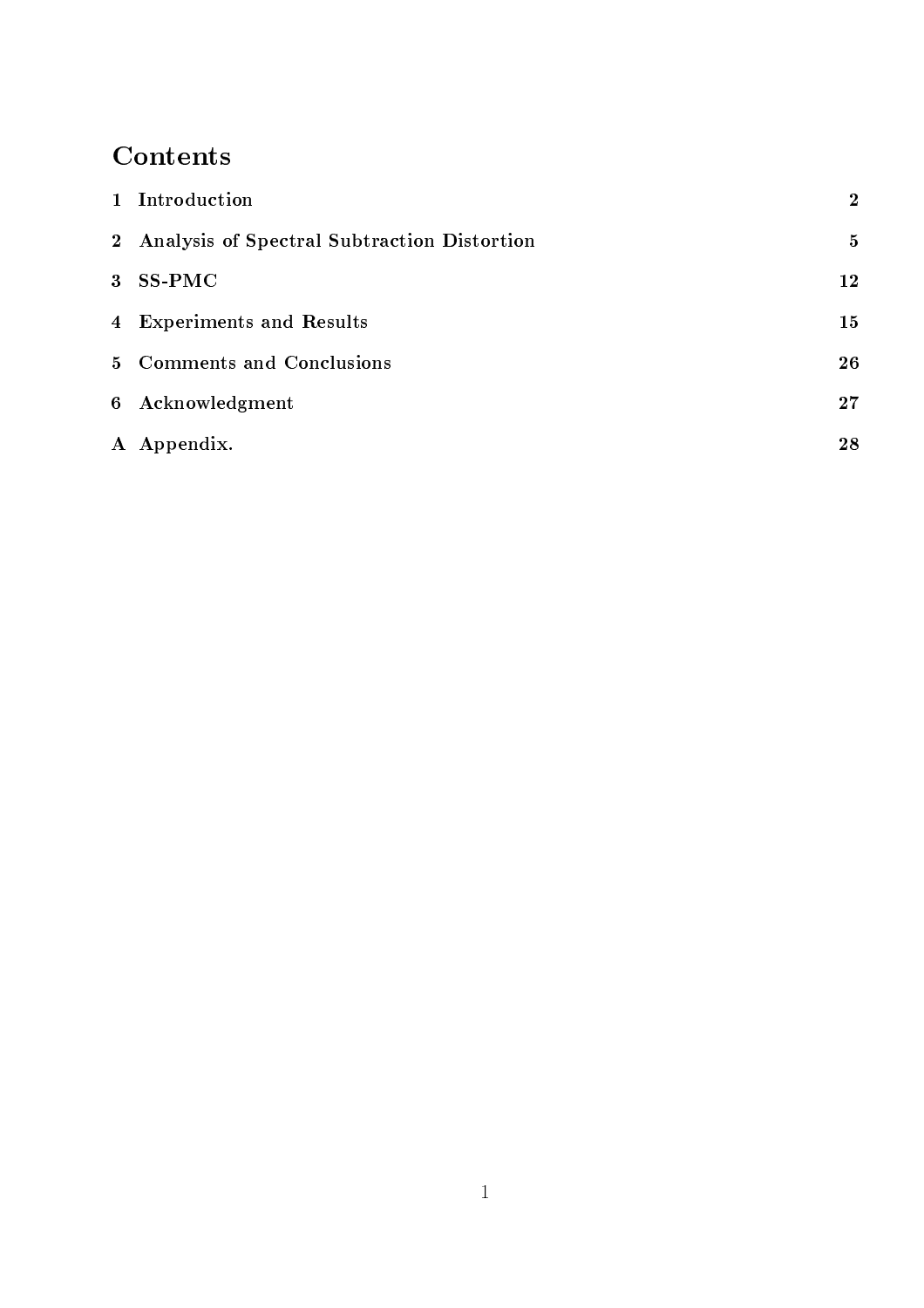#### Introduction  $\mathbf 1$

The practical application of speech recognition in the real world must deal with the serious problem of environmental noise. This is why a lot of research effort has been given to this subject. Many approaches attempt to clean the noisy signal or improve the features of the speech signal before it reaches the recogniser. SS is a simple scheme, see Fig. 1, which has been successful for speech enhancement [4] [2] and speech recognition [14] [16] [10] [11]. This enhancement scheme has been successful even though it assumes a zero-noise variance. In order to deal with high noise variance, SS sets a minimum value and subtracts an over-estimation of the noise. This over-estimation significantly reduces the noise (ie it increases the SNR) and probably reduces also the variance, but it also distorts the speech signal. Over-estimation can be seen as a way to make a trade-off between reducing the noise and distorting the speech, and the optimum is obtained when both the noise and the distortion are minimised. Experimental results show that an over-estimation factor of about two on the magnitude spectrum is optimum. Another example of this trade-off is Single Value Decomposition (SVD), [15], the key idea of this scheme is that a little distortion can be often introduced in exchange for a large reduction in variance.

In parallel with the above enhancement work, the effects of noise on the performance of a HMM based recogniser have been studied [7], The conclusion is that by training and testing, see Fig. 2, in the same conditions, the HMM recogniser achieves the best performance. This is because the parameters of the HMMs "learn" the features of both the speech and the noise. However, trying to build a database with models for all conditions is impractical. Therefore, one way to deal with this practical problem is to automatically adapt the clean speech models to the noise. The aim of any noise adaptation technique is to reach the recognition performance obtained when the HMMs are trained in the same environment.

In general, the adaptation technique can be described as follows

$$
\hat{m} = T_a \{ m \} \tag{1}
$$

where

m are the parameters of the clean speech model

 $\hat{m}$  are the model parameters adapted to the noisy conditions, and

 $T_a$  is the transform from the clean speech model to the noisy speech model.

In past work, this transformation has been implemented in different ways. For example, when cepstral mean compensation  $[2]$  [1] is used, this transformation is the addition in the cepstral domain of the mean of the clean speech and a compensator value, which could be a function of the noise and the actual speech. When *noise masking* [12] is used this transformation is non-linear, for example, in the scheme by Varga & Ponting [18] the frequency band mean of the actual speech is replaced by the noise estimator if the noise is higher than the speech mean. When Parallel Model Combination (PMC) [5] is used, we have a non-linear transform in the cepstral domain. In this case, the speech and noise parameters are transformed from the cepstral domain to the linear domain, the parameters are added, and finally they are returned to the cepstral domain. This adaptation method has been very successful in adapting clean models to noisy environments and very good results have been achieved, for example 93% word correct for Lynx Helicopter noise on a digit database at  $0$  dB, [6], outperforming the results obtained by training and testing in the same noisy conditions.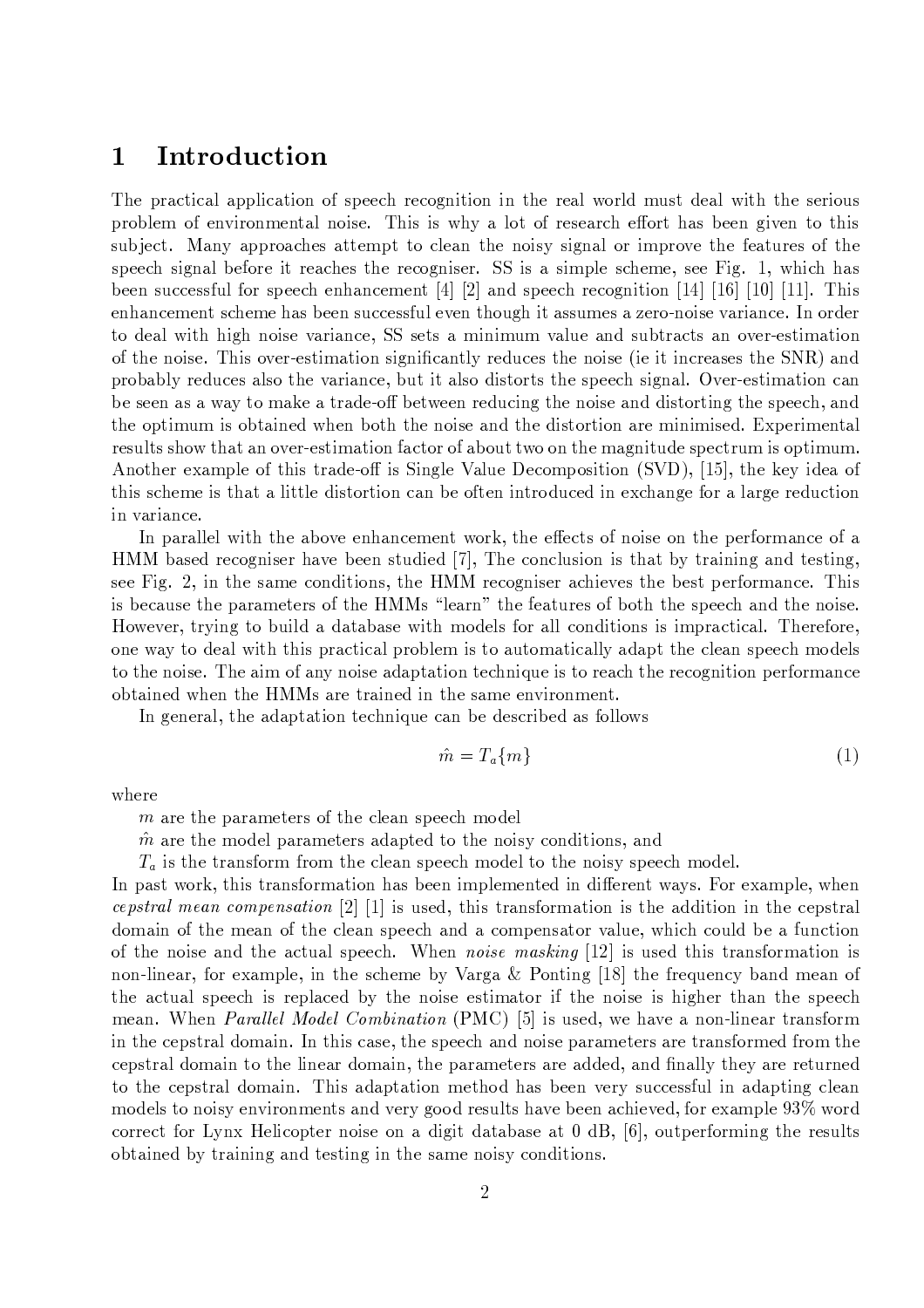

Figure 1: Spectral Subtraction,  $b = 1$  gives magnitude subtraction,  $b = 2$  gives power subtraction.

Eventually these noise adaptation techniques must reach a limit since recognition performance in very noisy environments is not completely solved by training in noise. Eventually, the variance becomes so large that feature overlapping begins to affect discrimination, and the problem becomes worse when the vocabulary grows. For example, it has been shown, [7] that the recognition performance can drop to  $80\%$  at 0 dB even when training and testing was on the same noisy conditions. Therefore, in very noisy environments, or when the vocabulary grows, even training in noise is not enough to obtain good recognition performance. In order to improve recognition performance in very noisy environments, enhancement techniques are needed. These may attempt to improve the SNR, minimise the variance, or emphasis the main features of the interesting signal. However, all of these improvements are usually at the expense of signal distortion. If both signal distortion and noise are minimised, then a signal with better features and lower variability is obtained. However, if the good features of these enhancement techniques are to be exploited, then the speech models need to be compensated to the distorted signal.

Adapting the models to the enhanced signal should raise the achievable limit of recognition performance. In order to determine this limit, a test similar to training and testing on the same condition can be made. Training and testing on the enhanced speech signal is shown in Fig. 3. In this case, the enhancement algorithm affects both the training and testing database. Although, trying to create a model database for all environments is impractical this configuration gives an indication of the maximum performance which can be achieved with an enhancement scheme. As shown in section 5, this maximum appears to be considerably higher than existing compensation schemes thus providing the motivation for seeking automatic methods to adapt clean speech models to the enhanced speech signal.

If Y is the noisy signal and Y is processed by an enhancer,  $e(Y)$ , a distorted signal,  $S_D$ , is obtained that is

$$
S_D = e(Y) \tag{2}
$$

In this work a HMM based recogniser with Gaussian state distributions is used. The Gaussian probabilistic density function,  $pdf$ , is completely modelled by the mean and the variance. Hence, in order to adapt the HMM, the mean and variance of each state have to be adapted. Therefore,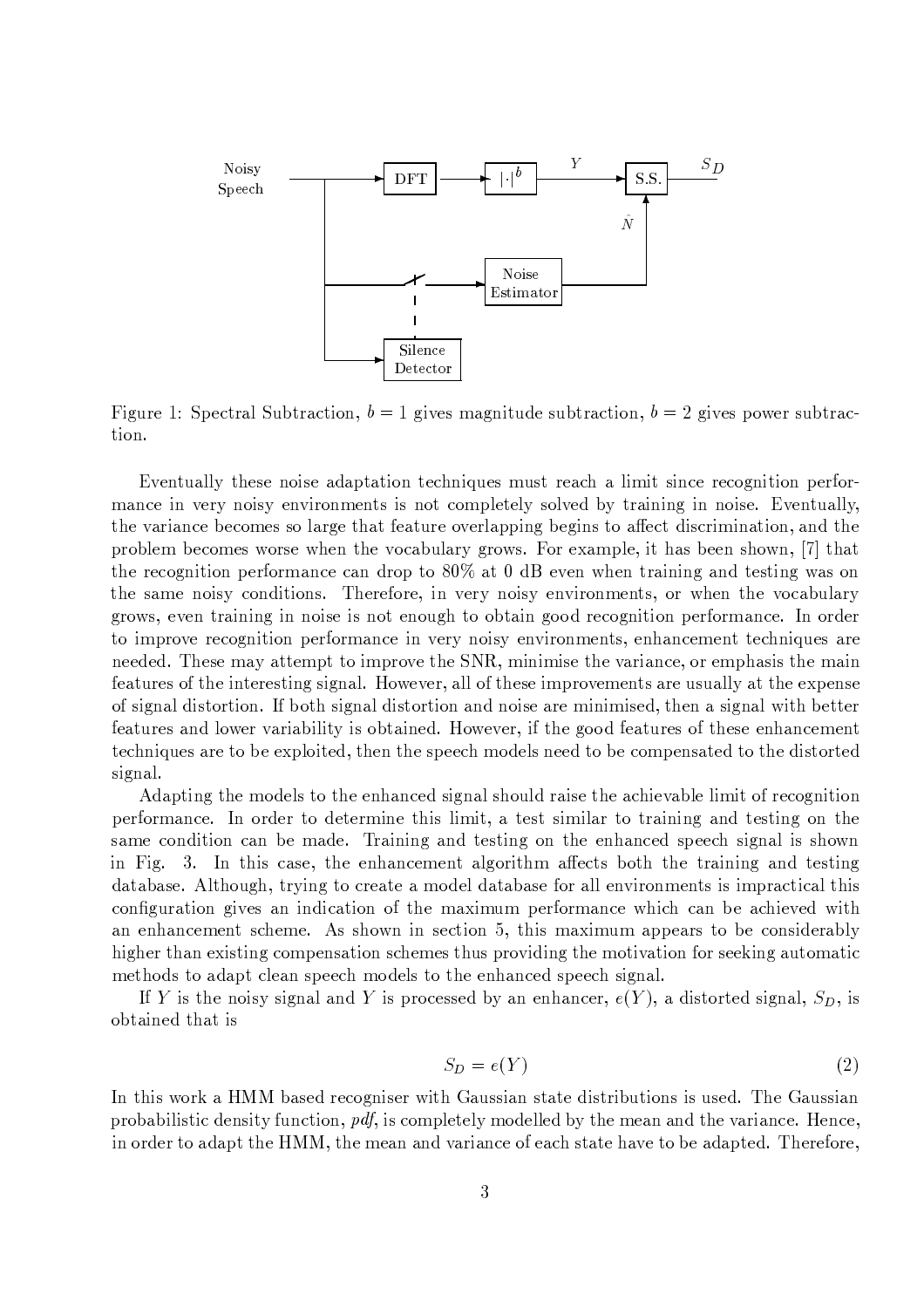

Speech

Figure 3: Training models on the enhanced speech.

eq. 1 can be rewritten for HMMs as follows

$$
\hat{\mu} = T_{\hat{\mu}} \{ \mu \} \tag{3}
$$

$$
\hat{\Sigma} = T_{\hat{\Sigma}} \{ \Sigma \}
$$
\n<sup>(4)</sup>

where

 $T_{\hat{\mu}}\{.\}$  is the transformation from the mean of the clean speech model to the enhanced speech model, and

 $T_{\hat{\sigma}}\{.\}\$ is the transformation from the variance of the clean speech model to the enhanced speech model.

In this work, we study the integration of Spectral Subtraction as enhancement technique, and PMC as adaptation technique. Because PMC only adapts the HMMs to the noise, it has to be extended to include the effects of the distortion. It is shown in Sec. 2, that the enhanced speech spectrum can be represented in the linear domain by the spectrum of the noisy speech plus a correction term,  $\Delta$ . Therefore, this extension turns out to be relatively straightforward.

The remainder of this paper is organised as follows. Section 2 shows that the distorted speech (output) can be modelled as the addition in the linear domain of the noisy speech (input) plus a correction value. Section 3 shows how to modify the PMC algorithm to adapt the models to the enhanced speech. Section 4 presents experiments and results on the Noisex-92 database. Finally, Section 5 gives some comments and conclusions.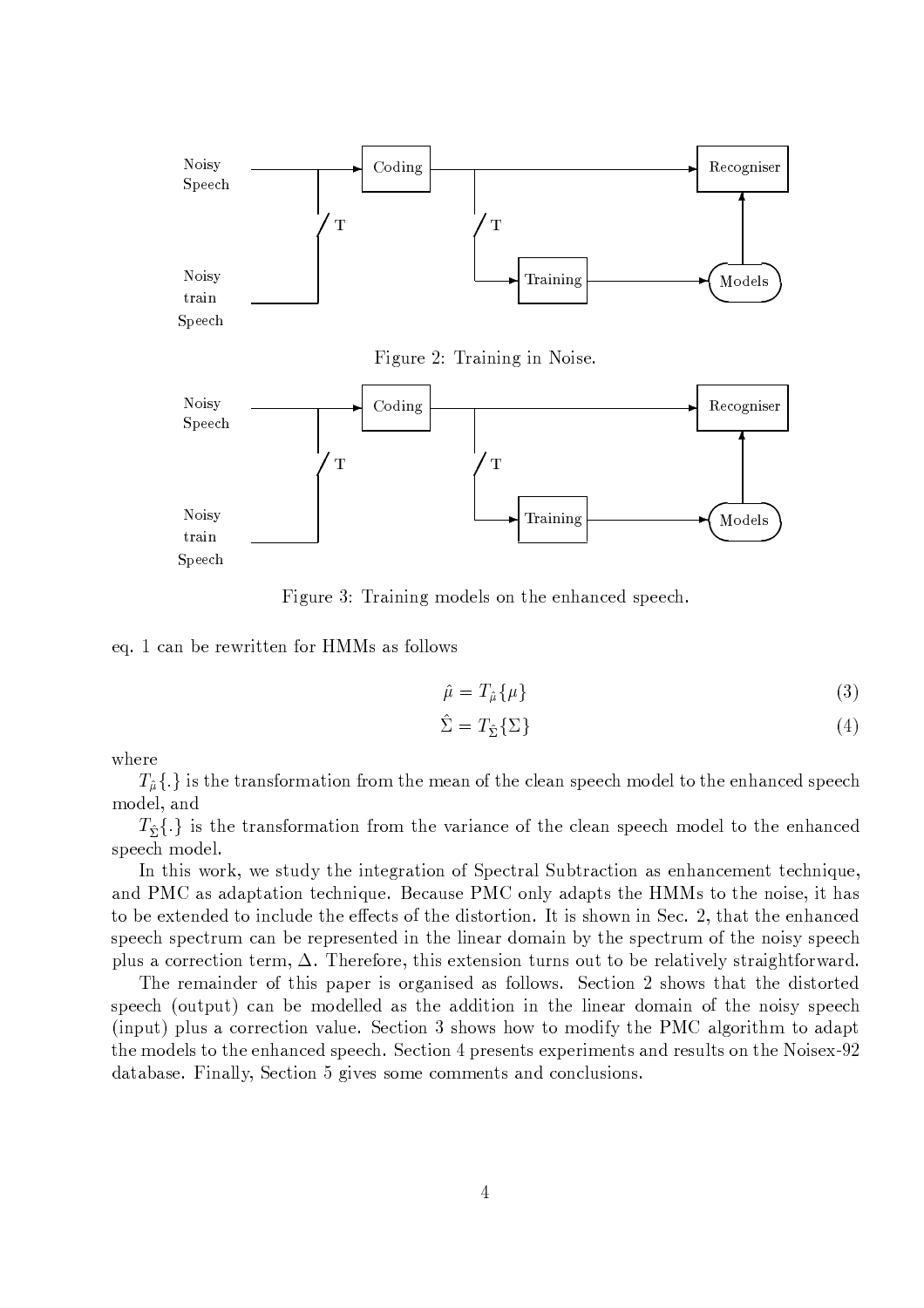#### $\overline{2}$ Analysis of Spectral Subtraction Distortion

In this section, Spectral Subtraction (SS) is described and the effect on the expected value and variance of a signal processed by this scheme. SS is attractive because in practice it has been shown to be successful for both signal enhancement is calculated [4] [3] and speech recognition in noise [14] [16] [10] [11]. Since it assumes zero-variance noise and real noise is highly variable, especially for low SNR, SS sets a minimum positive value on the enhanced signal and subtracts an over-estimation of the noise. By using SS, we obtain a signal with better features and lower variability. However, over-estimation and flooring makes the compensator non-linear and hence the noise level is reduced at the expense of introducing distortion into the speech signal. Overestimation can be seen as a way to make a trade-off between reducing the noise and distorting the speech, the optimum over-estimation value is when both the noise and the distortion is minimum. Experimental results show that the optimum over-estimation factor is about two for the magnitude spectrum.

There are different spectral subtraction schemes, here the following scheme<sup>[9]</sup> is used, see Fig.  $1$ ,

$$
D(Y) = Y - \alpha \hat{N}
$$
  
\n
$$
Y_D(Y) = \begin{cases} D(Y) & D(Y) > \beta Y \\ \beta Y & otherwise \end{cases}
$$
 (5)

where

 $Y_D(Y)$  is the higher SNR noisy signal or the distorted estimation of the clean speech S

 $Y$  is either the power or the magnitude spectrum of the noisy speech

 $\tilde{N}$  is an estimate of either the power or magnitude noise spectrum

 $\alpha$  is an over-estimation factor, and

 $\beta$  is the spectral flooring parameter.

When Y is the magnitude spectrum, we will call it a Magnitude Spectral Subtraction (MSS) scheme, and when Y is the power spectrum we will call it a Power Spectral Subtraction (PSS) scheme. The distinction is important because the random variable transformation will lead to a different *pdf*,  $P(Y)$ , for this two cases.

At the SS output an enhanced signal is obtained but it is distorted. To determine the impact of this distortion, its effect on the mean and variance of the signal need to be calculated. For simplicity it is assumed that each frequency channel is statistically independent, hence it is only necessary to develop the theory for the one-dimensional case. The expected value of the enhanced speech,  $Y_D$  is

$$
E[Y_D] = \int_{-\infty}^{\infty} Y_D(Y)P(Y)dY
$$

by using the SS scheme defined in eq. 5, we obtain

$$
E[Y_D] = \int_{a(\alpha,\beta,\hat{N})}^{\infty} (Y - \alpha \hat{N}) P(Y) dY + \int_{-\infty}^{a(\alpha,\beta,\hat{N})} \beta Y P(Y) dY
$$
(6)

where  $a(\alpha, \beta, \hat{N}) = \frac{\alpha \hat{N}}{1-\beta}$ . If this equation is to be expressed as the linear combination of the noisy speech and the effect of the distortion, then the first integral on the right part of the last equation is completed as follows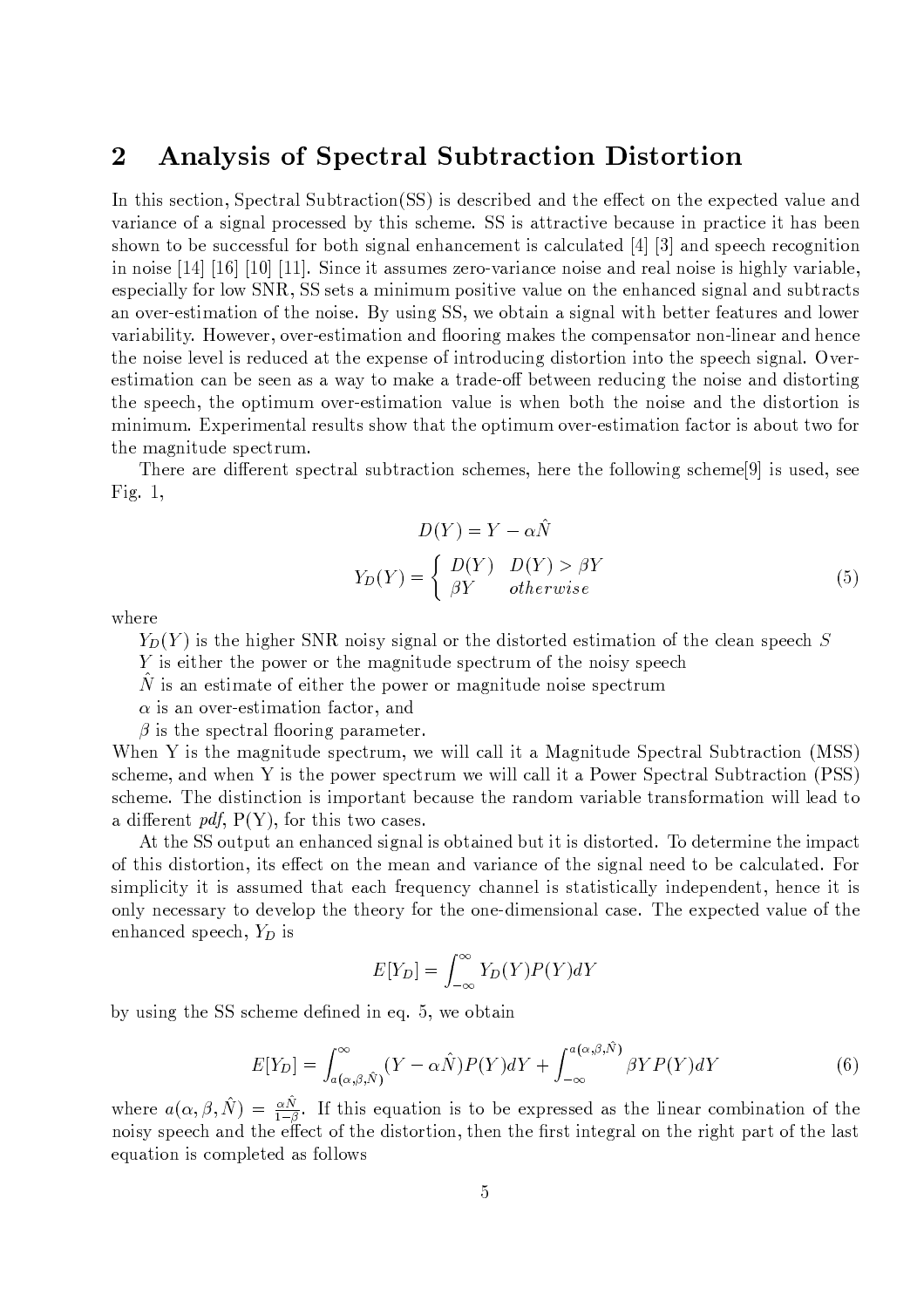$$
E[Y_D] = \int_{-\infty}^{\infty} (Y - \alpha \hat{N}) P(Y) dY + \int_{-\infty}^{a(\alpha,\beta,\hat{N})} \beta Y P(Y) dY - \int_{-\infty}^{a(\alpha,\beta,\hat{N})} (Y - \alpha \hat{N}) P(Y) dY
$$

$$
E[Y_D] = \int_{-\infty}^{\infty} YP(Y)dY - \alpha \hat{N} \int_{-\infty}^{\infty} P(Y)dY + \int_{-\infty}^{a(\alpha,\beta,\hat{N})} \beta YP(Y)dY - \int_{-\infty}^{a(\alpha,\beta,\hat{N})} (Y-\alpha \hat{N})P(Y)dY
$$

then, the first integral is the expected value of the random variable Y,  $E[Y]$ , and the value of the second integral is unity since  $P(Y)$  is a pdf. Hence, we obtain

$$
E[Y_D] = E[Y] - \alpha \hat{N} + \int_{-\infty}^{a(\alpha,\beta,\hat{N})} \beta Y P(Y) dY - \int_{-\infty}^{a(\alpha,\beta,\hat{N})} (Y - \alpha \hat{N}) P(Y) dY
$$
  

$$
E[Y_D] = E[Y] - \alpha \hat{N} + (\beta - 1) \int_{-\infty}^{a(\alpha,\beta,\hat{N})} Y P(Y) dY + \alpha \hat{N} \int_{-\infty}^{a(\alpha,\beta,\hat{N})} P(Y) dY.
$$
 (7)

Let us define

$$
A(\alpha, \beta, \hat{N}, P(Y)) = \int_{-\infty}^{a(\alpha, \beta, \hat{N})} P(Y) dY
$$
\n(8)

$$
B(\alpha, \beta, \hat{N}, P(Y)) = \int_{-\infty}^{a(\alpha, \beta, \hat{N})} Y P(Y) dY
$$
\n(9)

 $A(\alpha, \beta, \hat{N}, P(Y))$  is a cumulative distribution of the pdf  $P(Y)$ .  $B(\alpha, \beta, \hat{N}, P(Y))$  is not a cumulative distribution, but when  $a$  goes to infinity this correspond to the expected value of Y. By substituting eq. 8 and 9 in eq. 7, we obtain

$$
E[Y_D] = E[Y] - \alpha \hat{N} + (\beta - 1)B(\alpha, \beta, \hat{N}, P(Y)) + \alpha \hat{N}A(\alpha, \beta, \hat{N}, P(Y)).
$$

Now, defining

$$
\Delta_{\mu}(\alpha,\beta,\hat{N},P(Y)) = -\alpha\hat{N} + (\beta - 1)B(\alpha,\beta,\hat{N},P(Y)) + \alpha\hat{N}A(\alpha,\beta,\hat{N},P(Y))
$$
(10)

we obtain

$$
E[Y_D] = E[Y] + \Delta_{\mu}(\alpha, \beta, \hat{N}, P(Y))
$$
\n<sup>(11)</sup>

From this equation, it can be observed that the effect on the distorted signal can be expressed as the addition of the noisy speech and a correction  $\Delta_{\mu}$  in the SS domain, and this function depends on the spectral subtraction parameters,  $\alpha$  and  $\beta$ , the noise estimator  $\hat{N}$  and the pdf  $P(Y)$ .

By comparing eq. 11 with eq. 3, we see that in this case  $T_{\hat{\mu}}\{\hat{\mu}\}\$ is the addition in the SS domain of the expected value of the noisy signal,  $E[Y]$ , plus a correction constant,  $\Delta_{\mu}$ . This is an interesting result, because it shows that, in the SS domain, we have the freedom to use any noisy adaptation algorithm and the correction  $\Delta_{\mu}$  can be compensated independently. For example, the PMC [5] adaptation technique assumes that the addition of the expected value of S, E[S], plus the expected value of N, E[N], is equal to the expected value of E[Y].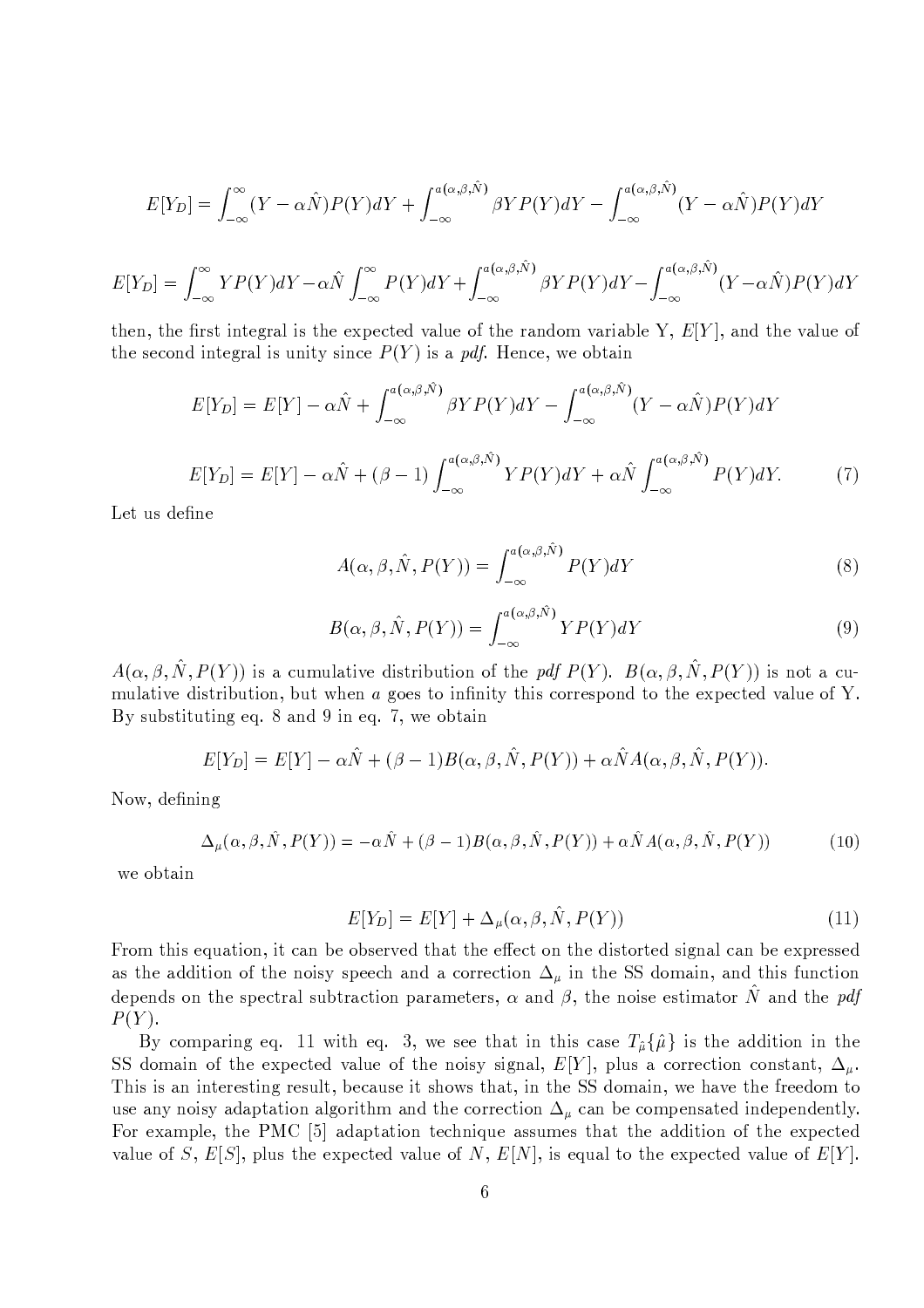

Figure 4: Mean compensation in the signal processing and variance compensation in the adaptation algorithm.

This is an approximation which can be used in eq. 11, but we are not restricted to using this approximation. If more accurate methods of estimating  $E[Y]$  are developed, then they can be used instead.

In theory there are two ways in which mean compensation might be applied. In Fig. 4, it is applied as a correction in the signal processing stage. At first sight, this is attractive in that the correction only needs to be applied once to the signal and all of the models means remain unchanged. However, in practice, it is not directly implementable since  $\Delta_{\mu}$  depends on the spectrum of the underlying clean speech signal which is not known. The alternative scheme is to include the mean compensation within the model adaptation as shown in Fig. 5. In this case, the model means themselves provide the required estimates of the clean speech spectrum.

Moreover, assuming

$$
E[Y] = E[S] + E[N],
$$

as PMC does, we obtain

$$
E[Y_D] = E[S] + E[N] + \Delta_u(\alpha, \beta, \hat{N}, P(Y))
$$

From this equation it can be seen how the enhanced speech is distorted, and that this distortion can be compensated by simply adding  $E[N]$  and  $\Delta_{\mu}$  to the clean speech model means.

Most of the algorithms for speech recognition in noise prefer not to compensate the variance, and it is common to use fixed variances. Fixed variance techniques replace the state variances with a single global variance which is obtained from all the words in the training database. Although, this is not a very elegant way to tackle the problem some good results have been obtained using this approach [13]. Parallel Model Combination  $(PMC)$ , see Sec. 3, combines in the linear domain the speech and noise parameters, and transforms them back to the cepstral domain to obtain both mean and variance compensated models. In [6], Gales & Young show that this technique is more successful than the fixed variance technique. Therefore, we can either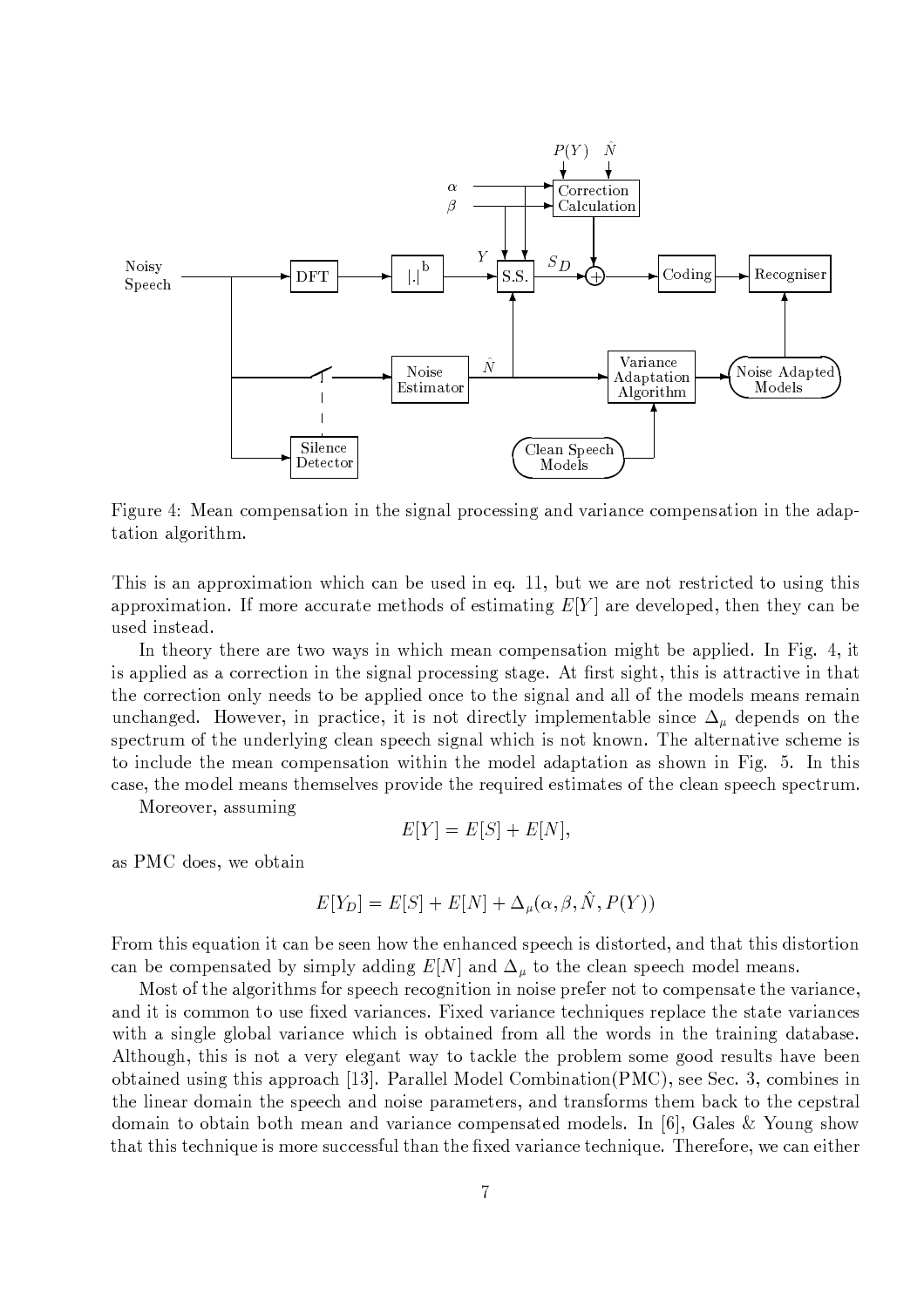

Figure 5: Mean and variance compensation in the adaptation algorithm.

replace the state variance of the clean speech by a the fixed variance or use the combination of the clean speech and noise variances generated by PMC.

In the latter case, we can also extend the equations to compensate for the effect of the distortion on the variances. The effect of SS on the variance can be calculated as follows

$$
V[Y_D] = E[Y_D^2] - \{E[Y_D]\}^2
$$
\n(12)

 $E[Y_D]$  is given by eq. 11, for  $E[Y_D^2]$  we have

$$
E[Y_D^2] = \int_{a(\alpha,\beta,\hat{N})}^{\infty} (Y - \alpha \hat{N})^2 P(Y) dY + \int_{-\infty}^{a(\alpha,\beta,\hat{N})} \beta^2 Y^2 P(Y) dY
$$

where  $a = \frac{\alpha \hat{N}}{1 - \beta}$ . Proceeding as before,

$$
E[Y_D^2] = \int_{-\infty}^{\infty} (Y - \alpha \hat{N})^2 P(Y) dY + \int_{-\infty}^{a(\alpha,\beta,\hat{N})} \beta^2 Y^2 P(Y) dY - \int_{-\infty}^{a(\alpha,\beta,\hat{N})} (Y - \alpha \hat{N})^2 P(Y) dY
$$

$$
E[Y_D^2] = E[Y^2] - 2\alpha \hat{N}E[Y] + \alpha^2 \hat{N}^2 - \int_{-\infty}^{a(\alpha,\beta,\hat{N})} Y^2 P(Y)dY + 2\alpha \hat{N} \int_{-\infty}^{a(\alpha,\beta,\hat{N})} Y P(Y)dY
$$

$$
-\alpha^2 \hat{N}^2 \int_{-\infty}^{a(\alpha,\beta,\hat{N})} P(Y)dY + \beta^2 \int_{-\infty}^{a(\alpha,\beta,\hat{N})} Y^2 P(Y)dY
$$

by using the definitions of  $A(\alpha, \beta, \hat{N}, P(Y))$  and  $B(\alpha, \beta, \hat{N}, P(Y))$ , eq. 8 and 9, and by defining

$$
C(\alpha, \beta, \hat{N}, P(Y)) = \int_{-\infty}^{a(\alpha, \beta, \hat{N})} Y^2 P(Y) dY
$$

we obtain

$$
E[Y_D^2] = E[Y^2] - 2\alpha \hat{N} E[Y] + \alpha^2 \hat{N}^2 + 2\alpha \hat{N} B(\alpha, \beta, \hat{N}, P(Y)) - \alpha^2 \hat{N}^2 A(\alpha, \beta, \hat{N}, P(Y)) + (\beta^2 - 1) C(\alpha, \beta, \hat{N}, P(Y)).
$$
\n(13)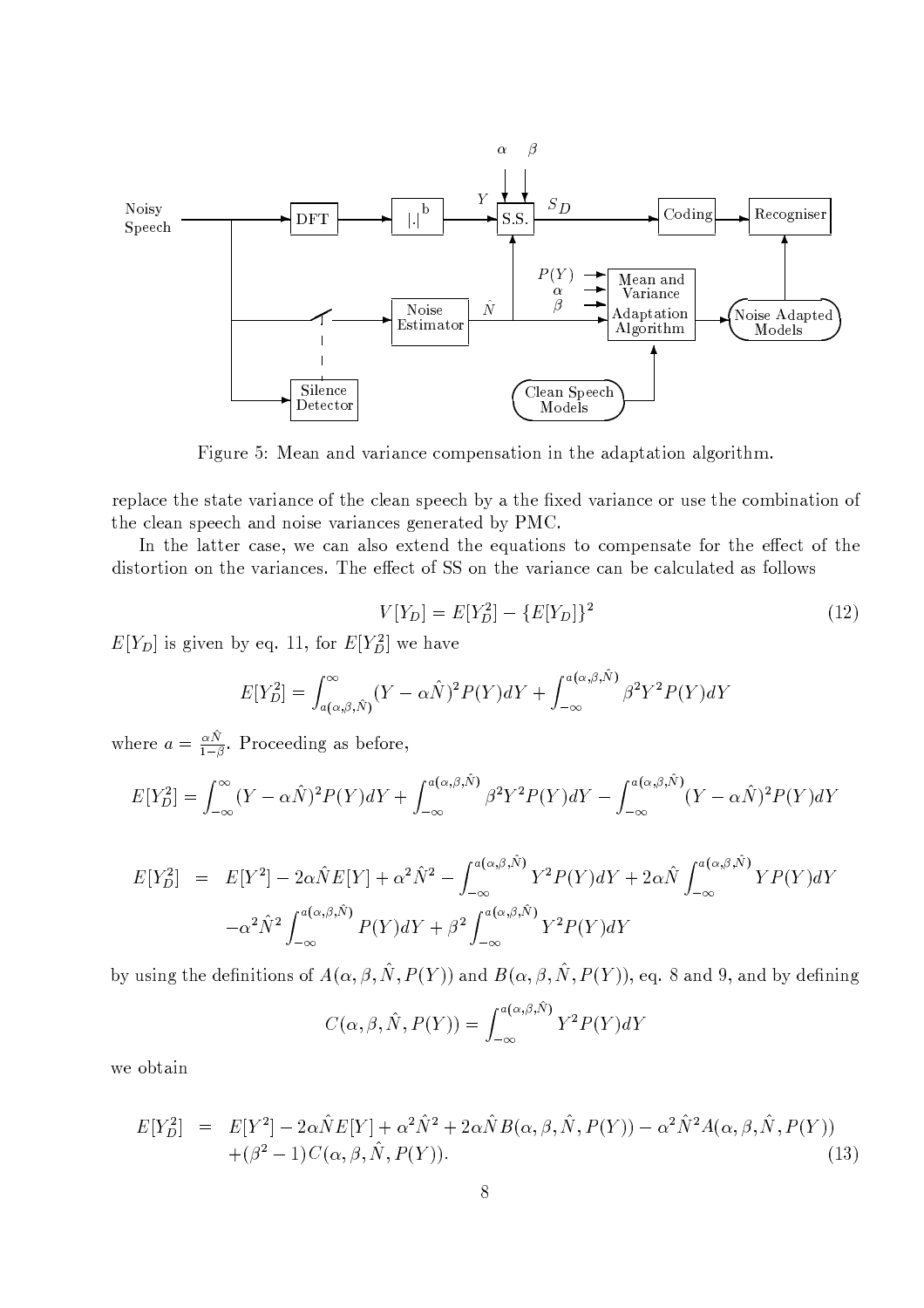When a goes to infinity,  $C(a, P(Y))$  is the second moment of the random variable Y with pdf  $P(Y)$ . By replacing eq. 13 in eq. 12, we obtain

$$
V[Y_D] = E[Y^2] - 2\alpha \hat{N}E[Y] + \alpha^2 \hat{N}^2 + 2\alpha \hat{N}B(\alpha, \beta, \hat{N}, P(Y)) - \alpha^2 \hat{N}^2 A(\alpha, \beta, \hat{N}, P(Y)) + (\beta^2 - 1)C(\alpha, \beta, \hat{N}, P(Y)) - \{E[Y_D]\}^2.
$$

From this, it seems that an estimator for the second moment of the noisy speech is needed,  $E[Y^2]$ . However, since

$$
V[Y] = E[Y^2] - \{E[Y]\}^2.
$$

then

$$
V[Y_D] = V[Y] + \{E[Y]\}^2 - 2\alpha \hat{N} E[Y] + \alpha^2 \hat{N}^2 + 2\alpha \hat{N} B(\alpha, \beta, \hat{N}, P(Y)) -\alpha^2 N^2 A(\alpha, \beta, \hat{N}, P(Y)) + (\beta^2 - 1) C(\alpha, \beta, \hat{N}, P(Y)) - \{E[Y_D]\}^2.
$$

Hence, defining

$$
\Delta_{\Sigma}(\alpha, \beta, \hat{N}, P(Y)) = \{E[Y]\}^2 - 2\alpha \hat{N}E[Y] + \alpha^2 \hat{N}^2 + 2\alpha \hat{N}B(\alpha, \beta, \hat{N}, P(Y)) \n- \alpha^2 \hat{N}^2 A(\alpha, \beta, \hat{N}, P(Y)) + (\beta^2 - 1)C(a, P(Y)) - \{E[Y_D]\}^2
$$
(14)

we can re-express the variance equation as the linear combination of the noisy variance and  $\Delta_{\Sigma}$ to obtain

$$
V[Y_D] = V[Y] + \Delta_{\Sigma}(\alpha, \beta, N, P(Y)).
$$
\n
$$
(15)
$$

It can be observed that  $\Delta_{\Sigma}$  depends on the parameters of SS,  $\alpha$  and  $\beta$ , the noise estimator  $\hat{N}$ and the *pdf P(Y)*.

By comparing eq. 15 with eq. 4, it can be seen that the transform  $T_{\Sigma} \{V|Y_D|\}$  is the addition of the variance of the noisy signal,  $V[Y]$ , plus a correction in the SS domain,  $\Delta_{\Sigma}(\alpha, \beta, N, P(Y))$ . As before, the practical way to compensate the variance is by modifying the adaptation algorithm as shown in Fig. 5.

A potential problem of this scheme is the solution of the integrals  $A(\alpha, \beta, \hat{N}, P(Y))$ ,  $B(\alpha, \beta, N, P(Y))$  and  $C(\alpha, \beta, N, P(Y))$  since the transformation could yield an intractable pdf  $P(Y)$ . However, for this work it is assumed that the distributions are log normal in the linear domain and solutions exist for this case.

Assume that Y has a log normal pdf, defined as follows

$$
P(Y) = \frac{1}{Y\sqrt{2\pi}\psi}e^{-\frac{1}{2\psi^2}(ln(Y)-\xi)^2}
$$

 $P(Y)$  is completely defined by  $\xi$  and  $\psi$ , hence the general notation  $A(a, P(Y))$  may be written as  $A(a,\xi,\psi)$  where

$$
A(a,\xi,\psi) = \int_{-\infty}^{a(\alpha,\beta,\hat{N})} \frac{1}{Y\sqrt{2\pi}\psi} e^{-\frac{1}{2\psi^2}(\ln(Y)-\xi)^2} dY
$$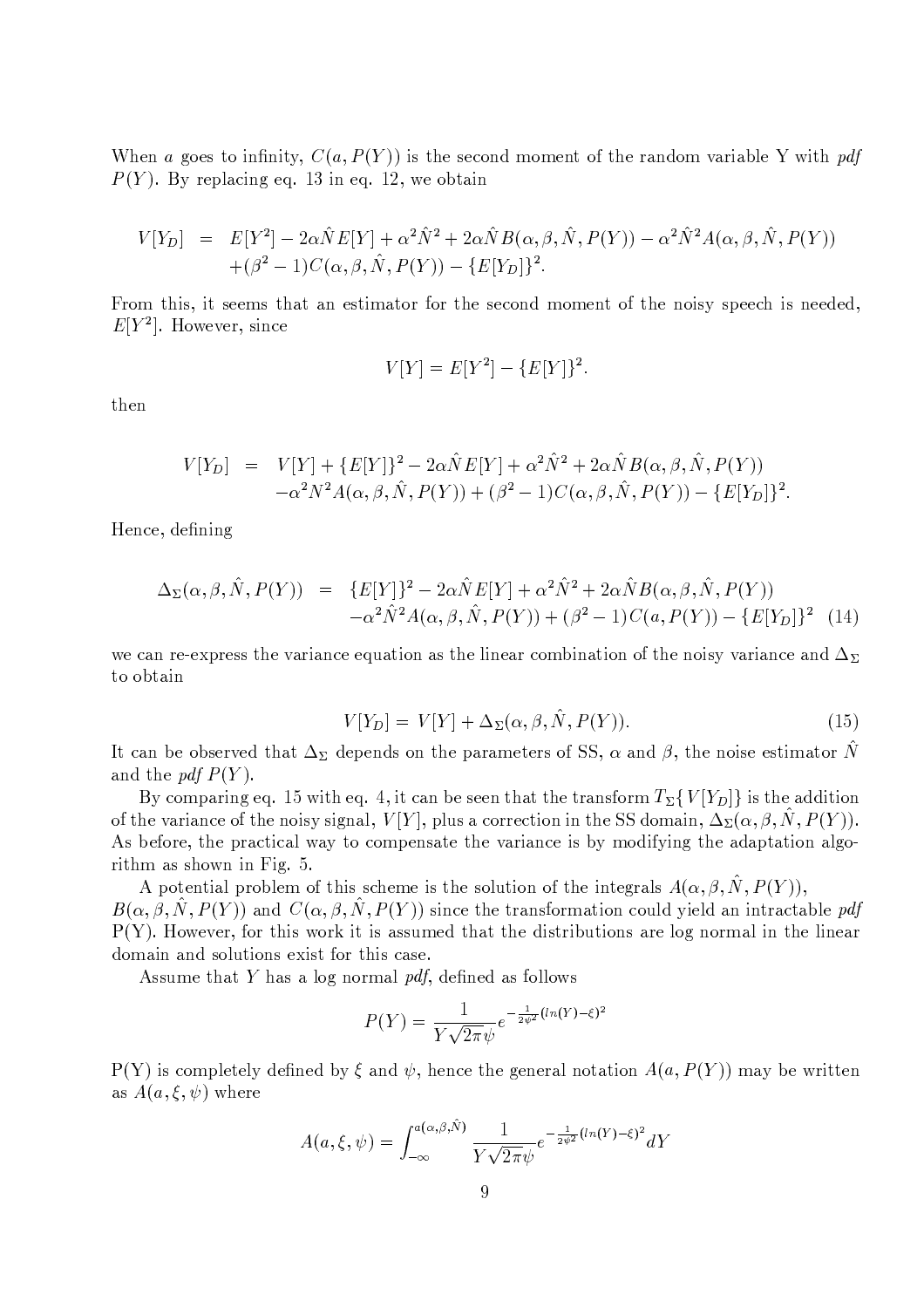this integral can be solved by the variable substitution  $z = ln(Y)$  to give

$$
A(\alpha,\beta,\hat{N},\xi,\psi)=\int_{-\infty}^{ln(a(\alpha,\beta,\hat{N}))}\frac{1}{\sqrt{2\pi}\psi}e^{-\frac{1}{2\psi^2}(z-\xi)^2}dz
$$

The integrand is a Normal distribution and hence given the Normal cumulative density function

$$
\mathcal{C}(b,\mu,\sigma^2) = \int_{-\infty}^{b} \frac{1}{\sqrt{2\pi}\sigma} e^{-\frac{1}{2\sigma^2}(x-\mu)^2} dx
$$

 $A(a,\xi,\psi)$  can be expressed as

$$
A(\alpha, \beta, \hat{N}, \xi, \psi) = \mathcal{C}(ln(a(\alpha, \beta, \hat{N})), \xi, \psi^2)
$$

Similarly, see the appendix,  $B(a,\xi,\psi)$  and  $C(a,\xi,\psi)$  for log normal pdf, P(Y), can be reduced to

$$
B(\alpha, \beta, \hat{N}, \xi, \psi) = E[Y]C(ln(a(\alpha, \beta, \hat{N})), \xi + \psi^2, \psi^2)
$$

 $C(\alpha, \beta, \hat{N}, \xi, \psi) = E[Y^2]C(ln(a(\alpha, \beta, \hat{N})), \xi + 2\psi^2, \psi^2)$ 

where

 $E[Y] = e^{\xi + \psi^2/2}$ <br> $E[Y^2] = e^{2(\xi + \psi^2)}$ 

To reduce calculation, we can define the normalized Normal cumulative function

$$
G\left(\frac{b-\mu}{\sigma}\right) = \mathcal{C}(b,\mu,\sigma^2)
$$

Hence,  $A(\alpha, \beta, \hat{N}, \xi, \psi)$ ,  $B(\alpha, \beta, \hat{N}, \xi, \psi)$  and  $C(\alpha, \beta, \hat{N}, \xi, \psi)$  can be re-expressed as follows

$$
A(\alpha, \beta, \hat{N}, \xi, \psi) = G\left(\frac{\ln(a(\alpha, \beta, \hat{N})) - \xi}{\psi}\right)
$$
(16)

$$
B(\alpha, \beta, \hat{N}, \xi, \psi) = E[Y]G\left(\frac{\ln(a(\alpha, \beta, \hat{N})) - (\xi + \psi^2)}{\psi}\right)
$$
(17)

$$
C(\alpha, \beta, \hat{N}, \xi, \psi) = E[Y^2]G\left(\frac{\ln(a(\alpha, \beta, \hat{N})) - (\xi + 2\psi^2)}{\psi}\right)
$$
(18)

The cumulative function  $G(x)$  does not have an exact solution but for small values, it can be approximated by a table look-up and for large values, it can can be approximated by  $G(x) = \frac{1}{x}e^{-x^2}$  or by  $G(x) = (\frac{1}{x} + \frac{1}{x^3})e^{-x^2}$ . Moreover,  $\mathcal{N}(0,1)$  is a symmetric function, hence the size of the table l

$$
G(x) = 1 - G(-x)
$$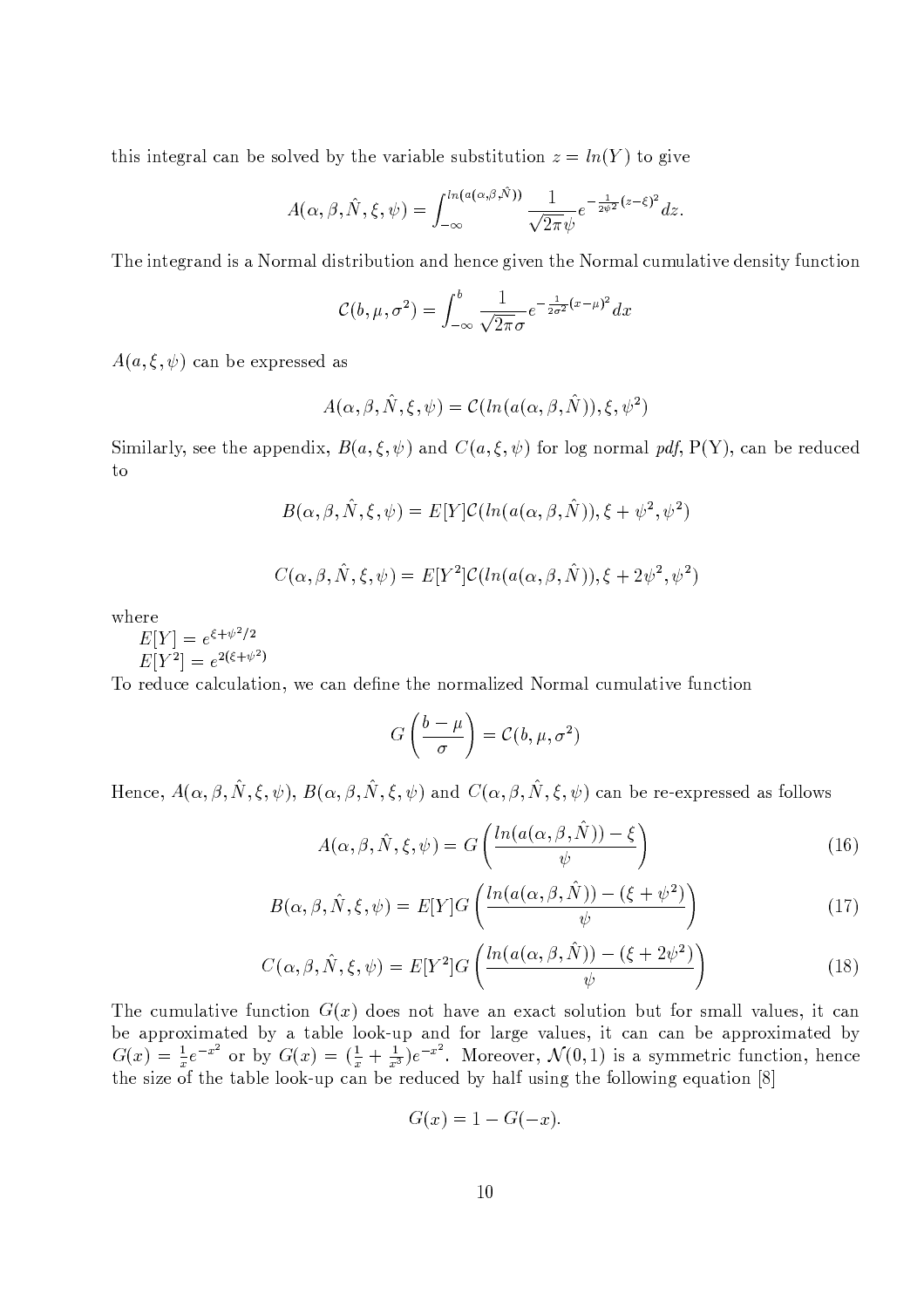The above expressions for  $A(a,\xi,\psi), B(a,\xi,\psi)$  and  $C(a,\xi,\psi)$  allow the required correction factors  $\Delta_{\mu}$  and  $\Delta_{\Sigma}$  to be calculated in terms of the expected values of Y and Y<sup>2</sup> and the parameters  $\xi$  and  $\epsilon$  of the log normal distirbution  $P(Y)$ . As shown in the appendix,

$$
E[Y] = e^{\xi + \psi^2/2} \tag{19}
$$

and

$$
E[Y^2] = e^{2(\xi + \psi^2)}
$$

from which it is straighforward to show that

$$
\psi^2 = \ln(V[Y] + \{E[Y]\}^2) - 2\ln(\{E[Y]\})\tag{20}
$$

and

$$
\xi = \ln(E[Y]) - \psi^2/2 \tag{21}
$$

replacing eq. 20 in eq. 21 we obtain

$$
\xi = -0.5ln(V[Y] + \{E[Y]\}^2) + 2ln(\{E[Y]\}^2)
$$
\n(22)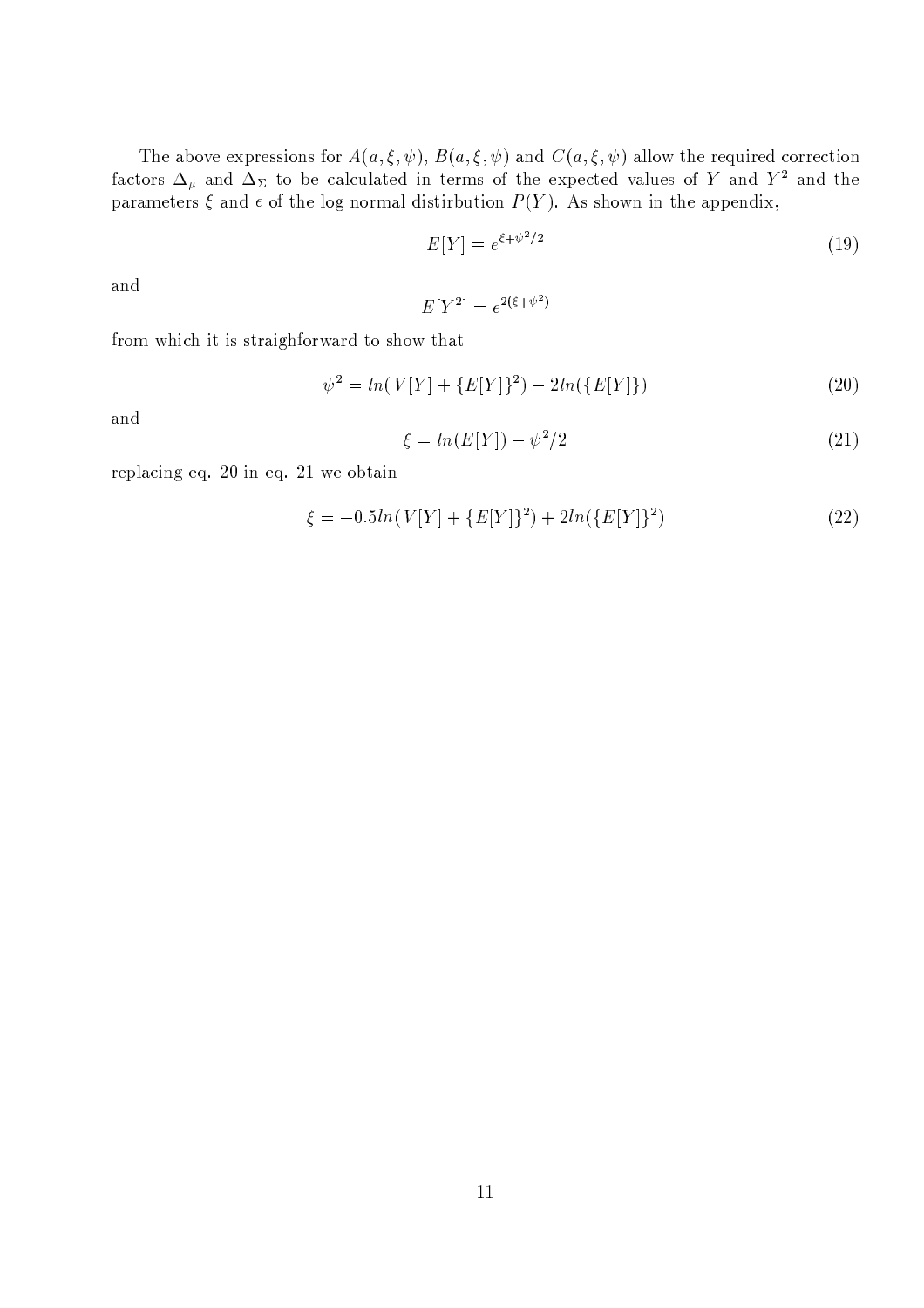#### 3 **SS-PMC**

In the previous section, it has been shown that assuming the spectral distributions in the linear domain are log normal then it is possible to calculate correction values  $\Delta_{\mu}$  and  $\Delta_{\Sigma}$ for the SS distortion. The assumptions of log normality in the linear domain cover the main representations used for speech recognition. The SS may be applied to the magnitude spectrum (MSS) or to the power spectrum (PSS) and the same equations apply. Recognition may use either the log filter bank parameters or a cepstral representation. However, these are linked by a linear transformation and both may be assumed to be log normal.

The calculation of  $\Delta_{\mu}$  and  $\Delta_{\Sigma}$  require both an estimate of the noise N and an estimate of the clean speech S to enable the expectations  $E[Y]$  and  $Var[Y]$  to be calculated.

As noted earlier, the PMC technique developed by Gales & Young [5] allows the latter expectations to be calculated by assuming that the HMM Gaussian output distributions characterise N and S in the log domain. These parameters are then mapped into the linear domain where additivity is assumed to hold, thereby allowing  $E[Y]$  and  $Var[Y]$  to be calculated. Given the theory developed in section 2, it is straightforward to extend this PMC approach to the SS case. As shown in Fig. 6, the basic PMC framework is unaltered save for the inclusion of the  $\Delta$  factors in the linear domain. Thus, the overall steps in the SS-PMC scheme are

- 1. Transform the cepstral (or log) means and variances back into the linear domain as in standard PMC.
- 2. Calculate  $E[Y]$  and  $E[Y^2]$  assuming additivity of the speech and noise.
- 3. Calculate  $\Delta_{\mu}$  and  $\Delta_{\Sigma}$  and adjust the means and variances.
- 4. Transform the compensated means and variances back to the cepstral (or log) domain as in standard PMC.

Fig. 7 shows the block-diagram representation for the  $\Delta_{\mu}$  and  $\Delta_{\Sigma}$  calculation. In order to make the explanation of the algorithm clear, the problem is divided into three general steps. Each step is completed with intermediate steps. Fig. 7 shows the general steps separated by thicker lines. The calculations are based on the equations developed in Sec. 2, specifically, on eqs. 16, 17, 18, 10, 14, 21 and 20.

The realization of this block diagram in a sequential computer can be done has follows, given the mean and variance of the noisy speech,  $\mu_Y$  and  $\Sigma_Y$ , and the parameters of the SS,  $\alpha$ and  $\beta$ , as input parameters, the general steps to solve are:

- Obtain a,  $\xi$  and  $\psi$ .
- Calculate  $A(a,\xi,\psi), B(a,\xi,\psi)$  and  $C(a,\xi,\psi)$
- Calculate  $\Delta_{\mu}$  and  $\Delta_{\Sigma}$

The detailed intermediate steps should be clear from Fig. 7.

Once the correction factors have been applied we return to the standard PMC algorithm and transform from the linear domain back to the cepstral (or log) domain.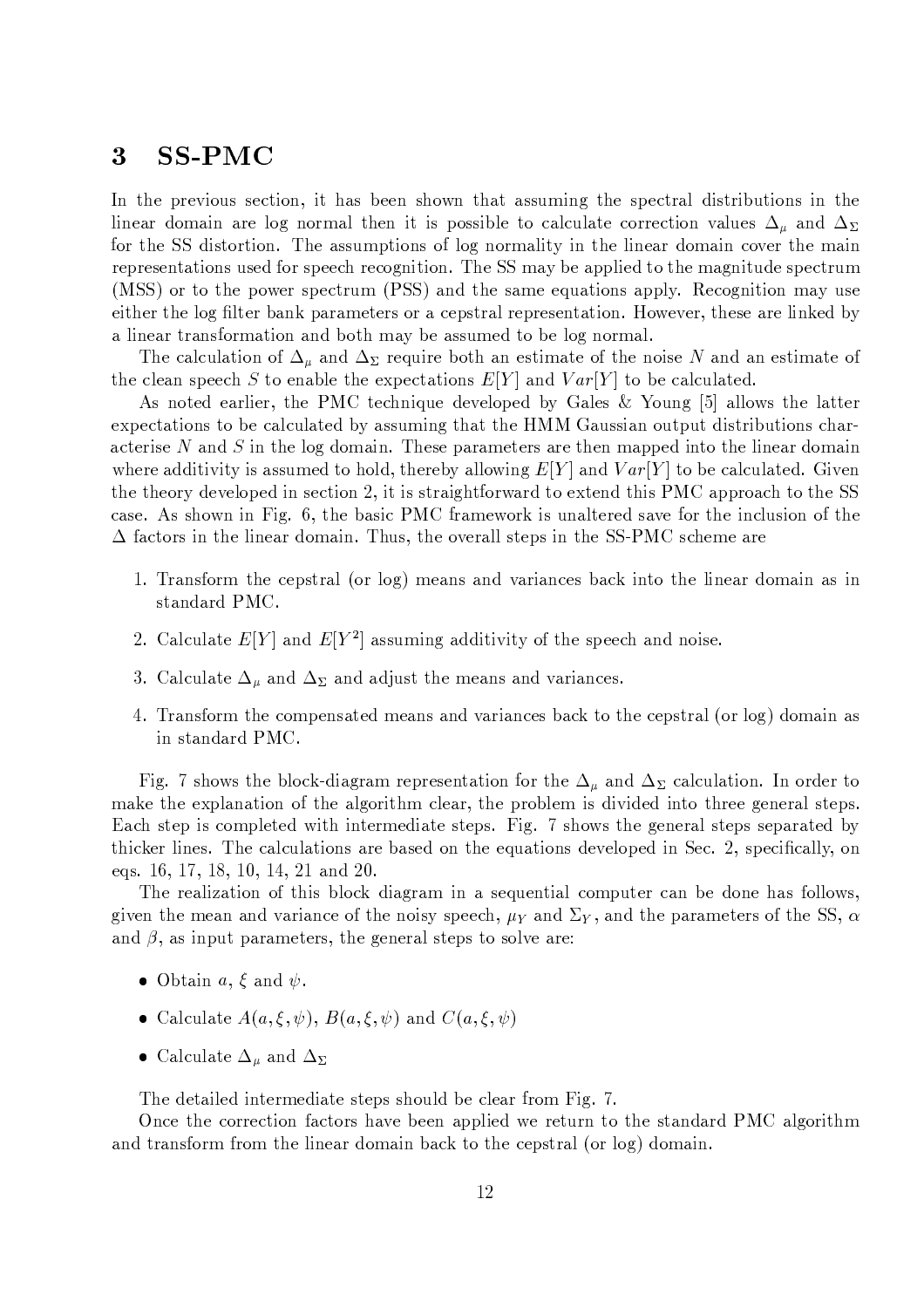

Figure 6: Block-diagram representation of SS-PMC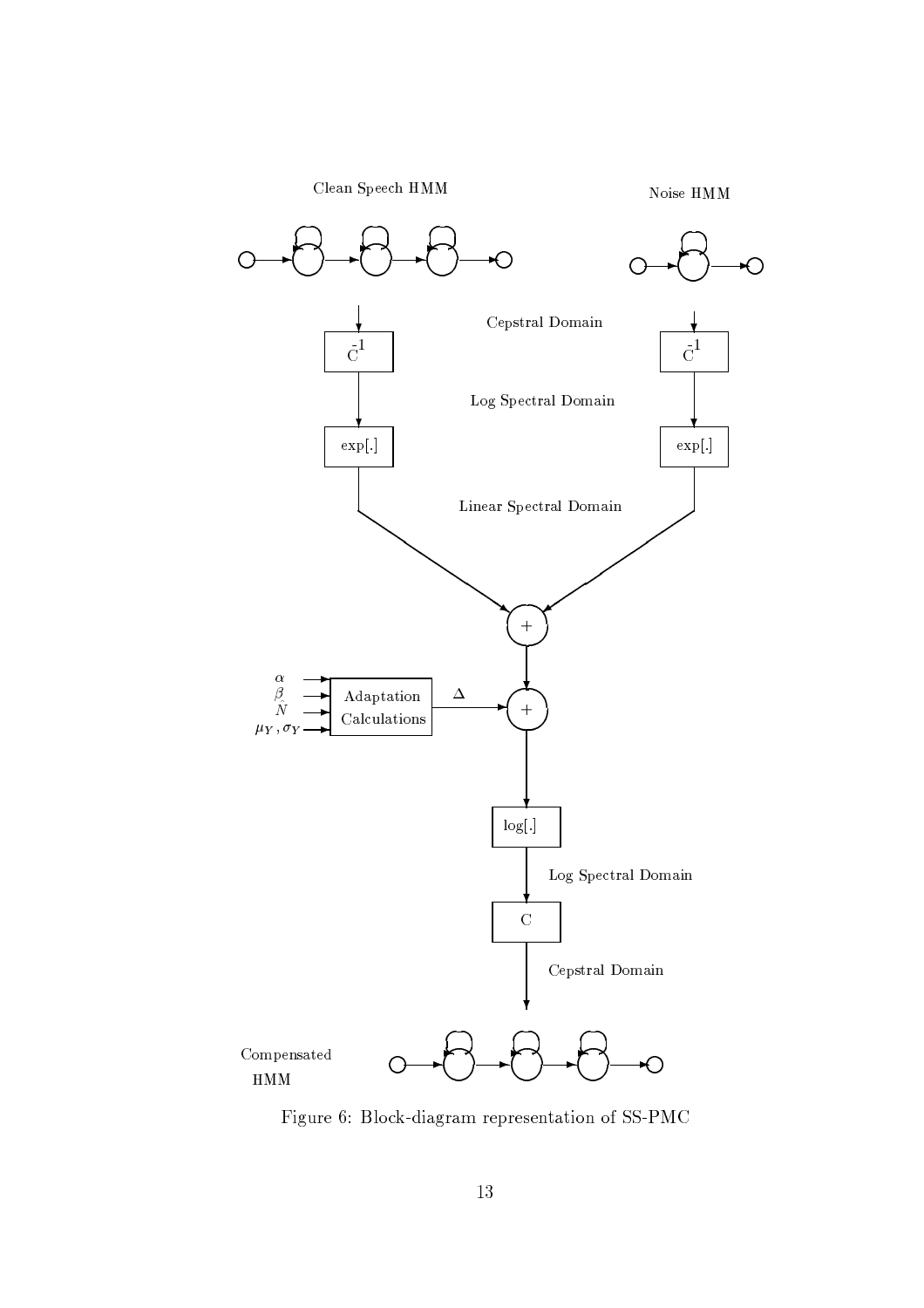

Figure 7: Block-diagram representation for  $\Delta_{\mu}$  and  $\Delta_{\Sigma}$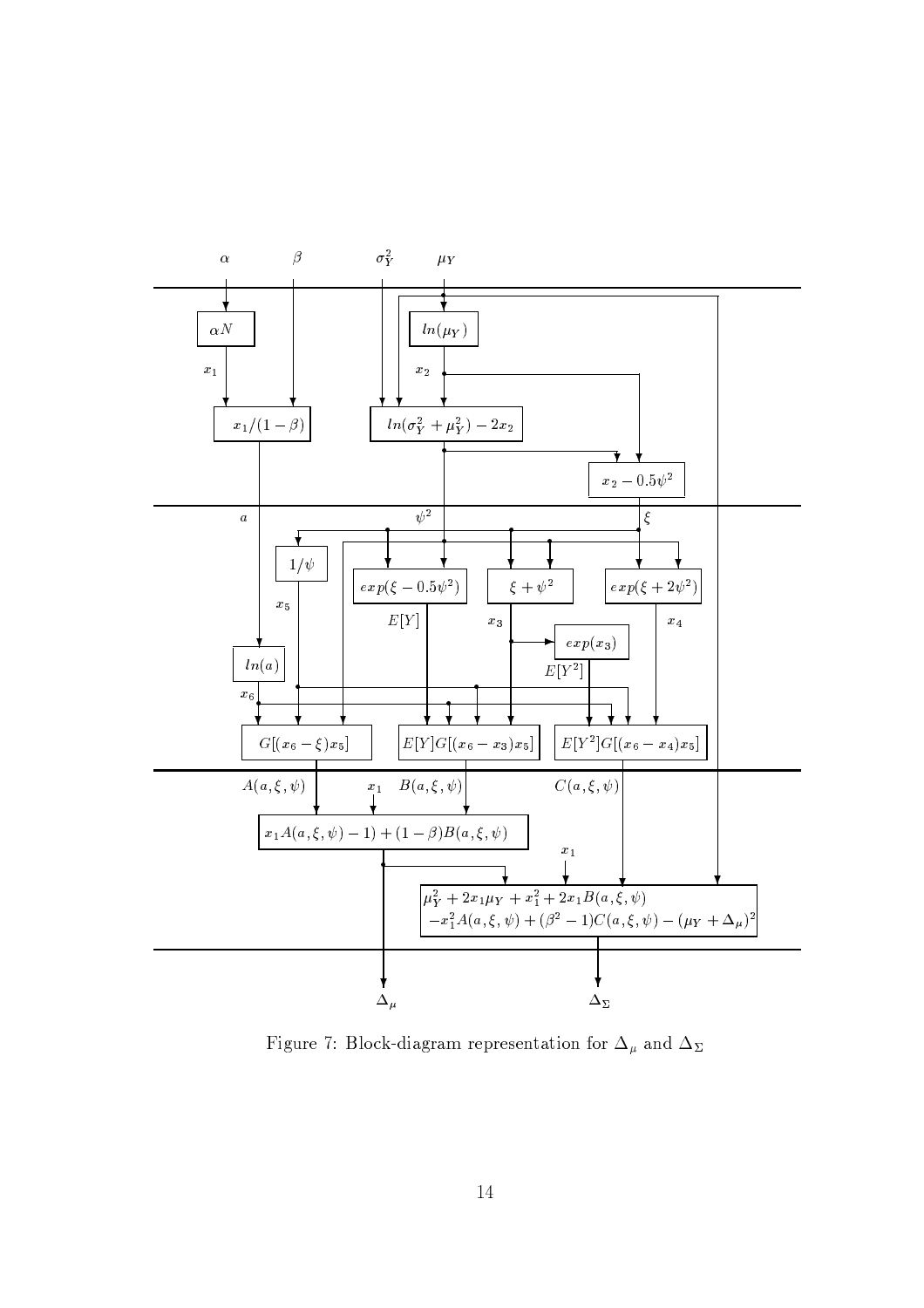#### **Experiments and Results**  $\overline{4}$

The SS-PMC technique described in the previous sections has been evaluated using the Noisex-92 database. This database was created by artificially adding noise to clean speech, therefore, it does not exhibit the Lombard effect. This database contains digits, 100 training utterances recorded in silence and 100 testing utterances with different noises, e.g. car and helicopter, at levels in the range  $+18$  dB to  $-6$  dB. Lynx helicopter, car and F16 were the noises used for our experiments. These noises were chosen because the scheme assumes stationary noise, and these are more or less stationary.  $0$  dB and  $-6$  dB were the levels used to test very noisy conditions. This database has a male speaker and a female speaker, using their native language, English. The male speaker was used for our experiments.

The baseline recogniser used 10 state word-based HMMs, with 8 emitting states and single Gaussian diagonal covariance matrix output probability distributions. The speech was preprocessed using a 25 ms Hamming window, and then parameterised into the first 14 cepstral coefficients obtained from either magnitude spectrum (MMFCC) or power spectrum (PMFCC). The clean speech model variances for the baseline recogniser were replaced by a fixed-variance. This fixed-variance was obtained from all the training data.

For the SS-PMC scheme, a HMM for each digit was trained using the clean speech data only. The noise model used a single emitting state model and it was trained on all the available noise data. This noise model uses 1 emitting state and single gaussian diagonal covariance output probability distribution. The topology for all models was left-right with no skips and diagonal covariances were assumed throughout. For each frame, a set of 15 MFCC (either MMFCC or PMFCC) coefficients were computed. The zeroth cepstral coefficient is computed and stored since it is needed in the SS-PMC mapping procedure. However, it is subsessuently dropped in the actual recognition process. SS-PMC compensates for the means as discussed in Sec. 3. In order to obtain wider variances, the term  $\Delta_{\Sigma}$  was set to zero. Another way to keep the variance wider is using fixed-variance, but no experiments were tried using fixed-variance.

Recognition used a standard connected word Viterbi decoder. All the training and testing used version 1.4 of the portable HTK HMM toolkit [19], with suitable extensions to perform SS-PMC.

Noisex-92 database is a continuous digit database, but an ideal word detector is assumed since this work is only concerned with determining how well the models have been adapted to the signal enhancement scheme.

The spectral subtraction scheme discribed in section 2 is used for the signal enhancement. The parameter  $\alpha$  was varied from 0 to 2.4, and  $\beta$  was fixed at 0.1. Some experiments varying  $\beta$  were performed, and it was found that  $\beta = 0.1$  has a good behaviour and values around this have similar recognition performance. The noise estimator is obtained from the average of the twenty spectral samples before the words starts. No attempt was made to apply time-frequency smoothing.

As was discussed in Sec. 1, an upper limit on recognition performance can be estimated by applying the enhancement technique to the training noise data, see Fig. ??, such that the models "learn" the features of the enhanced signal. Fig. 8, shows the results on the Lynx noise when MSS-MFMCC and PSS-MFPSS schemes are applied for different values of  $\alpha$ . Fig. 8 also shows the result when the spectral subtractor is applied before the filterbank, we will refer these latter schemes as the bMSS-MMFCC and bPSS-PMFCC. The theory developed in Sec.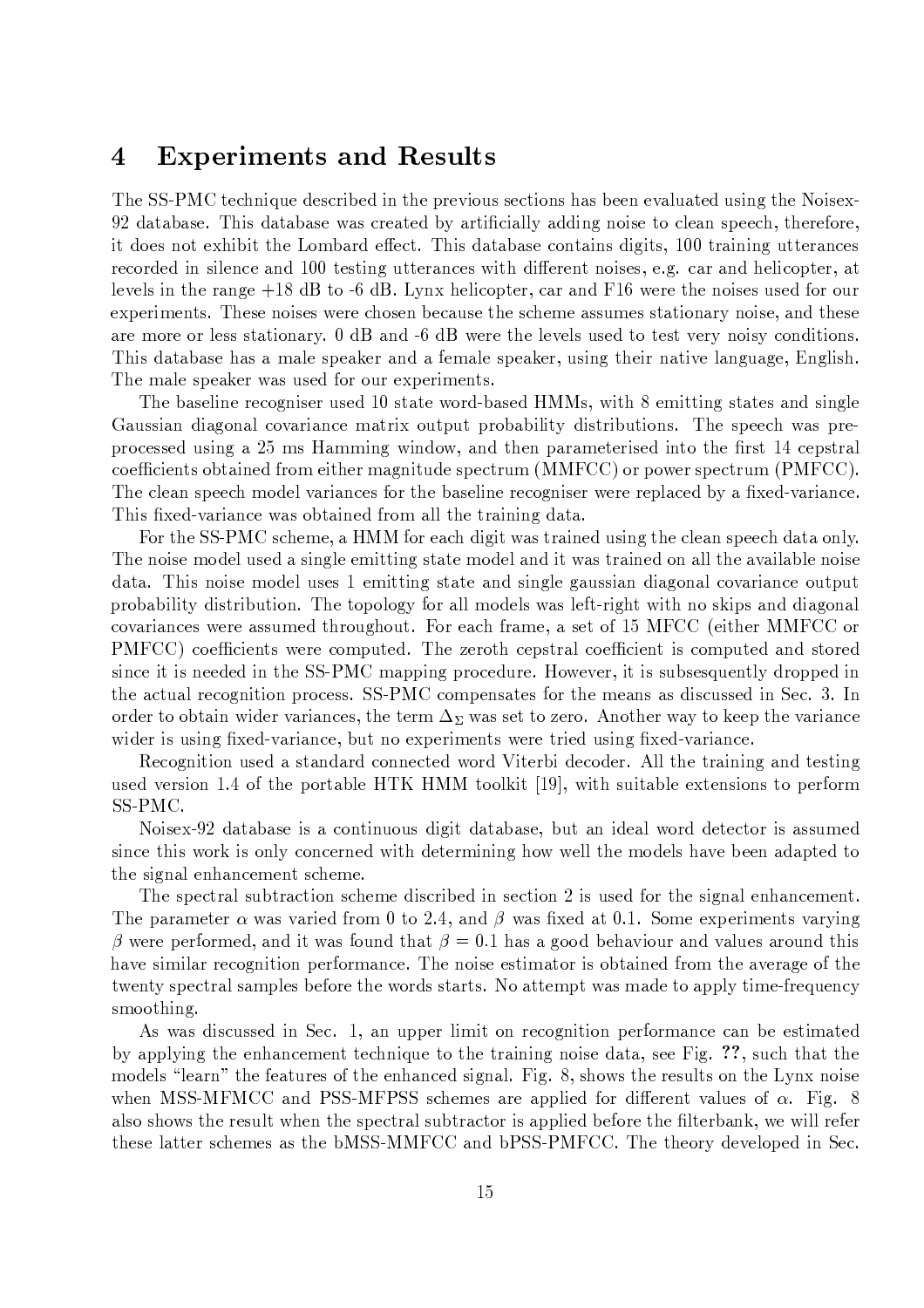2 assumes that the spectral subtraction is applied after filterbank processing, but assuming that the filterbank is some kind of frequency smoother and that the smoother does not have a significant effect on the subtracted signal, hence the theory of Sec. 2 can also be applied to the bMSS-MMFCC and bPSS-PMFCC cases.



Figure 8: Best recognition performance for Lynx at 0 and -6 dB SNR using four different enhancement techniques

Fig. 8 indicates the best performance of each of the schemes for Lynx noise at 0 and  $-6$  dB SNR. For all cases, the introduction of the speech enhancer improves the recognition performance. The best recognition performance, when training and testing in the same noise environment without any enhancement corresponds to  $\alpha = 0$ . For example, Fig. 8 shows that when training and testing in the noise conditions for the Lynx noise at  $-6$  dB,  $42\%$  recognition performance is obtained for MSS-MMFCC. This represents the best performance that we can expect to obtain with an ideal model adaptation algorithm. However, when the enhacement scheme is included, the best recognition performance goes up to 78\% ( $\alpha = 1.6$ ). Hence, by adding the enhancement scheme, the upper limit of recognition performance is increased.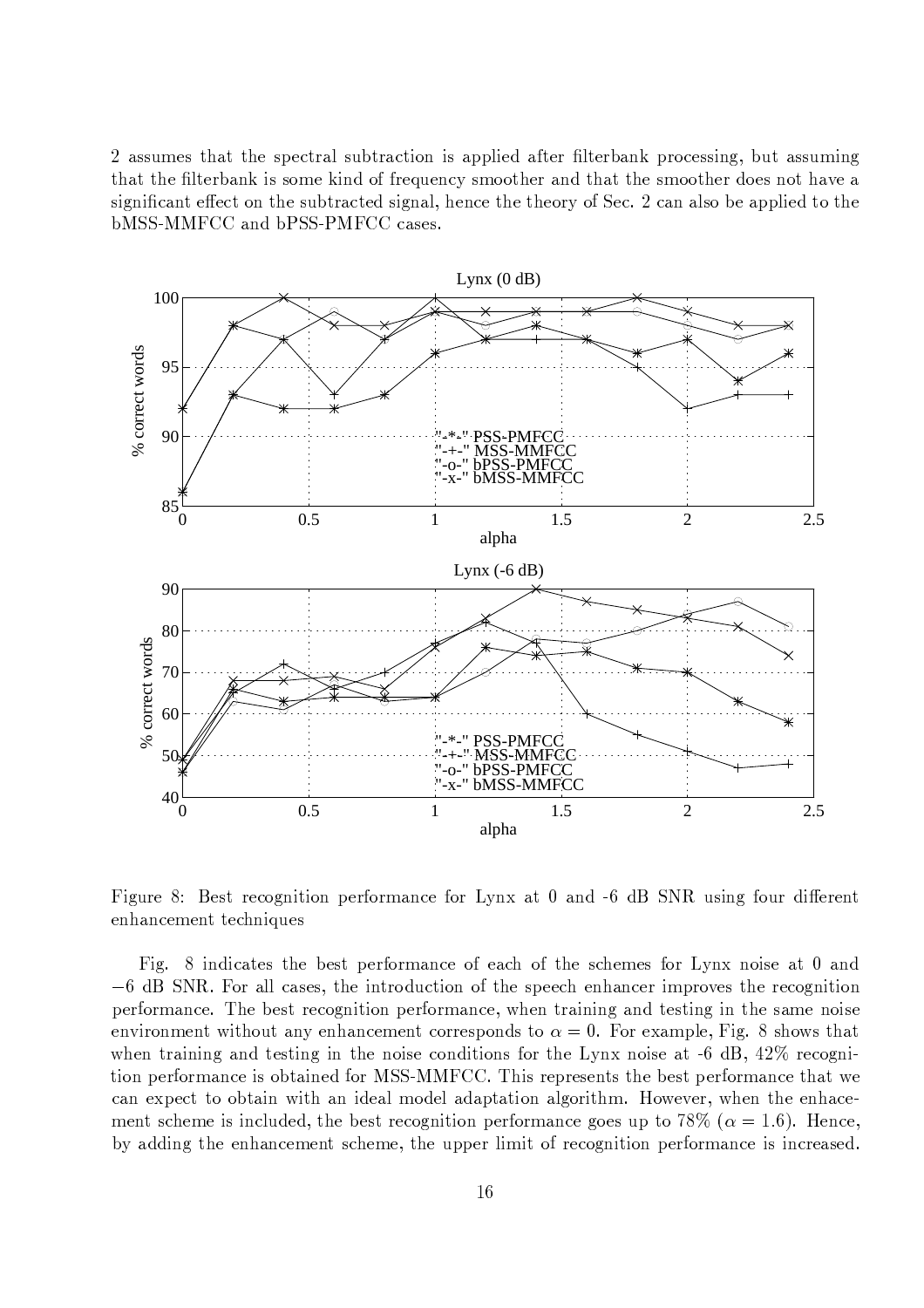

the settlement of the settlement of the settlement of the settlement of the settlement of the settlement of the settlement of the settlement of the settlement of the settlement of the settlement of the settlement of the se PMFCC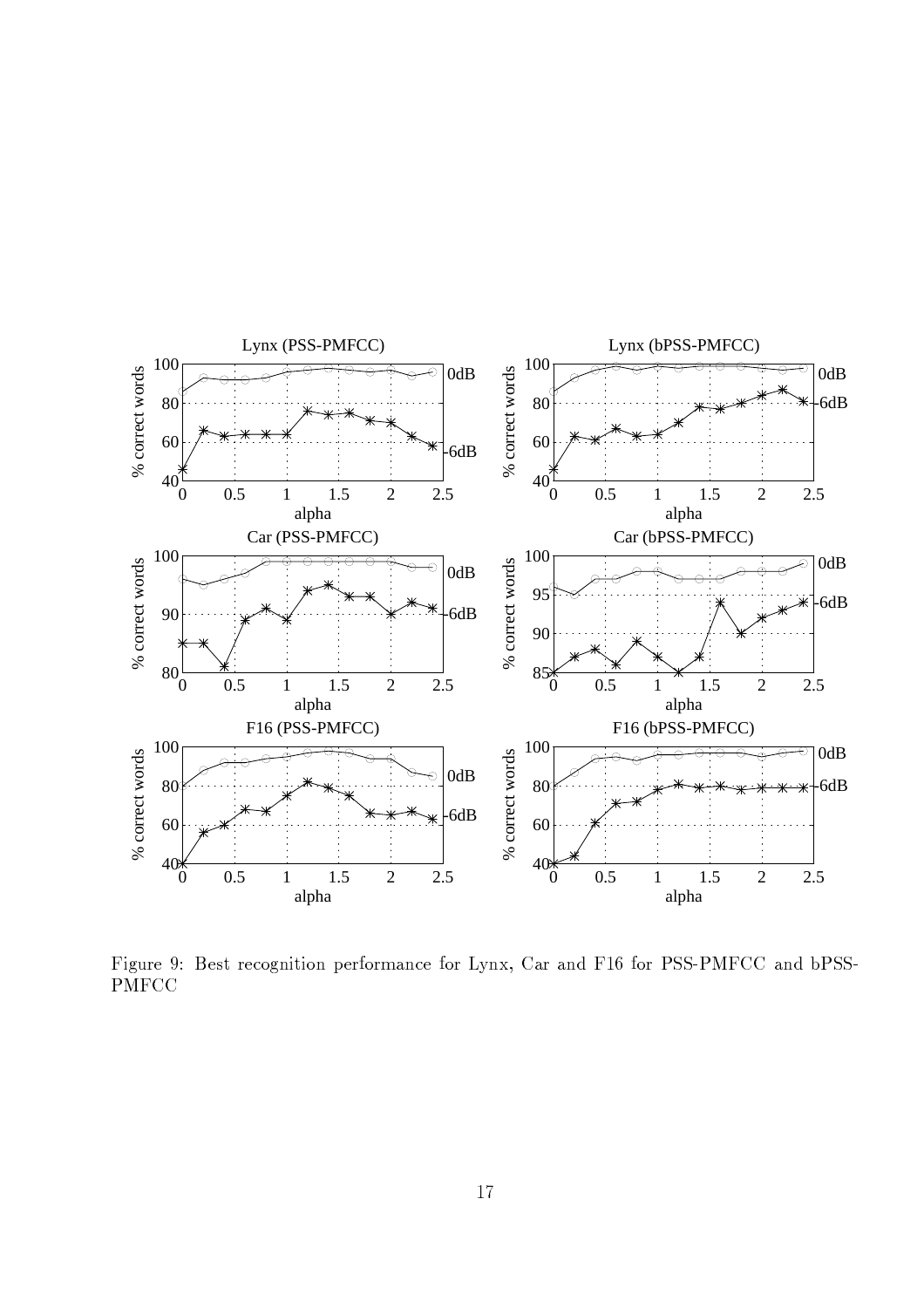

the set of the set of the set of the set of the set of the set of the set of the set of the set of the set of the set of the set of the set of the set of the set of the set of the set of the set of the set of the set of th MMFCC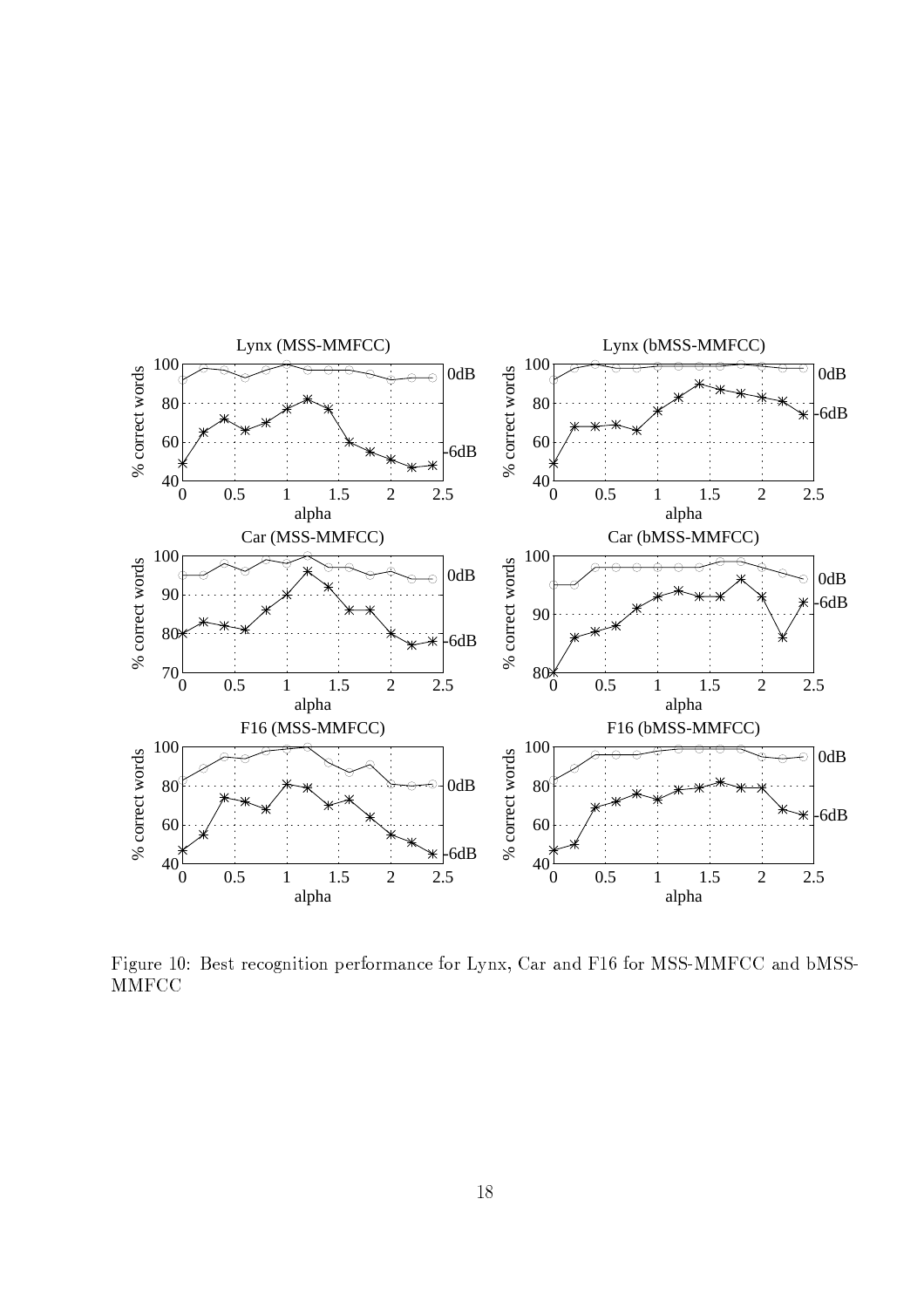Therefore, compensating for the distortion of the SS scheme, in the best case it should be possible to reach this improved recognition performance. It can be observed that a similar improvement is obtained by the other schemes. Finally, Fig. 8 shows that for magnitude spectrum schemes a sharp curve is observed around the optimal value of  $\alpha = 1.4$ . The curve for the power spectrum schemes is smoother suggesting that they are more robust to the precise setting of  $\alpha$ .

In general, for Lynx noise at 0 and -6 dB SNR, for any value of  $\alpha$ , the schemes with SS before the filterbank obtain better results. Although this results suggest the use of SS before the filterbank preprocessing, it is useful to see how well each of the enhancement schemes work with our compensation algorithm.

It can be observed that these schemes reach maximum recognition performance for some values of  $\alpha$  (e.g. maximum recognition performance for bMSS-MFCC is at  $\alpha = 1.4$  for Lynx noise at -6 dB). These values of  $\alpha$  represent the values at which maximum noise reduction and maximum discrimination is reached. It is expected that these values will be dependent on the SNR, the variance and the vocabulary size.

Fig. 9 shows the best performance for the Lynx noise, Car noise and F16 noise for 0 dB and -6 dB for PSS-PMFCC and bPSS-PMFCC, and Fig. 10 shows the best performance for the Lynx noise, Car noise and F16 noise for 0 dB and -6 dB for MSS-MMFCC andb bMSS-MMFCC. Again, for Car noise and F16 noise the best performance results using any of the signal enhancement techniques outperform the recognition performance without using them. This means that these signal enhancement techniques also deal well with Car noise and F16 noise. In fact, Figs. 9 and 10 show that SS deals very well with car noise, and the best recognition performance for an ideal model adaptation technique goes over 94% using any of the signal enhancers tested in this work. These figures also show that the best expected results for F16 noise were less successful with the best recognition performance around  $80\%$  for  $-6dB$ .

To test our adaption scheme, the models were trained with clean speech and compensated by using the SS-PMC decribed in Sec. 2. For pre-processing either MSS or PSS were used, before and after the filter bank, and as discussed above, in order to keep the variance wider, we only compensated for the means. In order to compensate for all the assumptions and approximations,  $\Delta_{\mu}$  is weighted by  $\gamma$ . The experiments show that values of  $\gamma$  between 0.8 and 0.7 are good for 0 dB SNR, and 0.7 and 0.5 for  $-6$  dB SNR.

Fig. 11 shows the results for Lynx noise, Car noise and F16 noise at 0 and -6 dB SNR, when PSS-PMFCC is used as the signal enhancer. This graph shows the best performance using an ideal adaptation technique (i.e. the models were trained on the enhanced signal), and the results when the  $\Delta$  correction were applied for two values of  $\gamma$ . From the point of view of recognition performance the results are very good for any value of  $\alpha$ , and from the point of view of how close the results are to best, these are not very satisfactory for  $\alpha < 1$ , but they improve when  $\alpha > 1$ , and they reach comparable and some times better results than the best expected results. The maximum performance is reached for  $1.5 \le \alpha \le 2.0$ .

Fig. 12 shows the experimental results when bPSS-PMFCC is used as enhancer. In this case, most of the time for 0 dB when  $\alpha < 1$  the results are comparable to the best expected results and for  $\alpha > 1$  the results most of the time outperform the best expected results. In this case, the recognition performance is not very sensitive to small changes in  $\alpha$ , hence a smoother graph is obtained. Again, the best performance is obtained for  $1.5 \le \alpha \le 2.0$ .

Fig. 13 shows the results for MSS-MMFCC, the results for this scheme are very poor,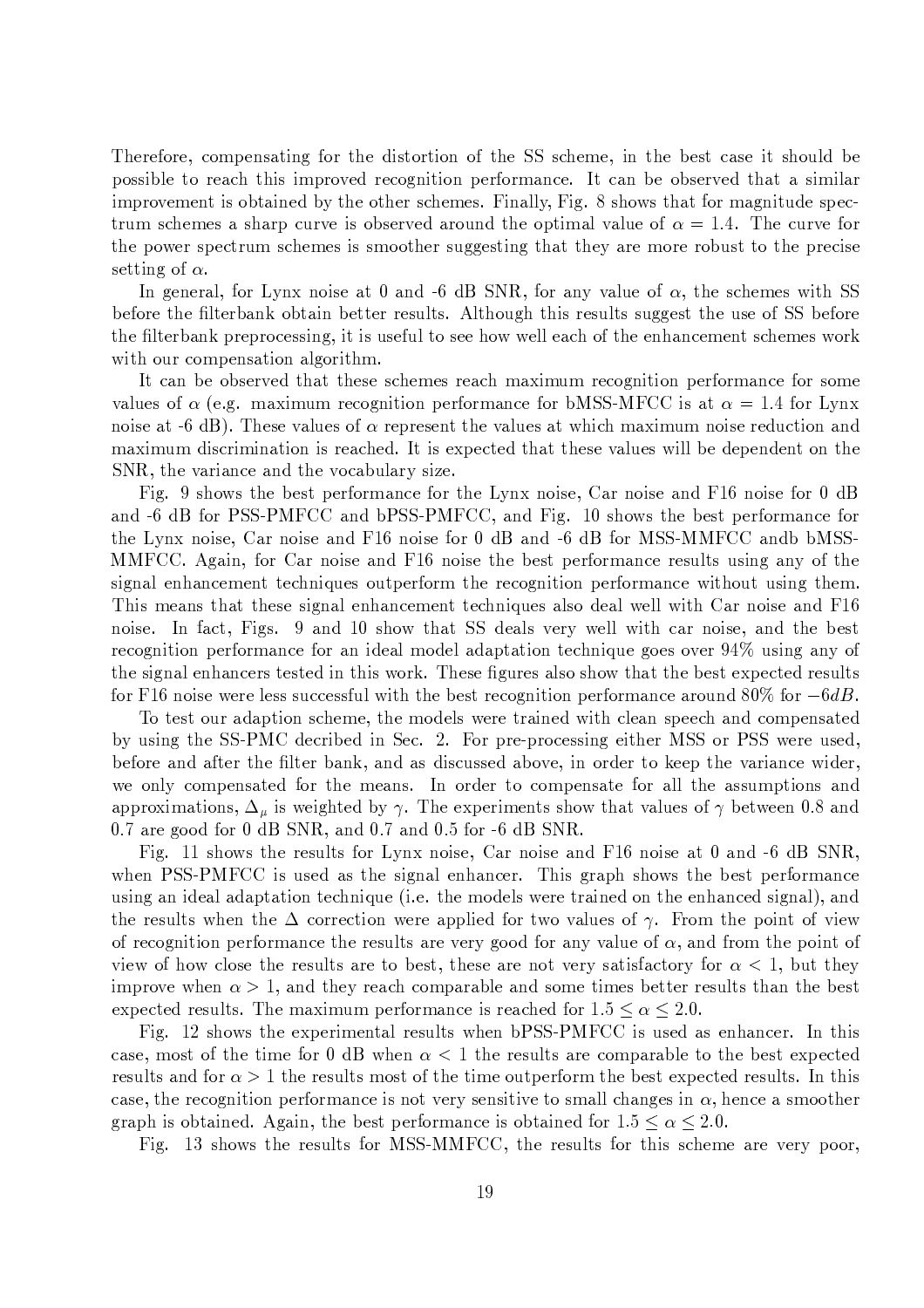and much of the time, the recognition performance without SS ( $\alpha = 0.0$ ) is better than when compensating the distortion of the enhanced speech. The best performance is obtained for  $1.4 \leq \alpha \leq 1.8$ .

Fig. 14 shows the results for bMSS-MMFCC, the results of this scheme are better than MSS-MMFCC, and we can see that compensating the distortion of the enhanced speech is effective. Here, again the best performance is obtained for  $1.0 \le \alpha \le 1.4$ . Even though good results are obtained with this magnitude scheme, the schemes which use the power spectrum outperform it.

Table 1 sumarises the results for a standard fixed variance HMM based recognition system, MSS, bMSS, PSS and bPSS. These results were obtained for  $0.0 \le \alpha \le 3.0$  and  $\beta = 0.1$ . As noted earlier, the value of  $\beta$  was fixed at 0.1 from the outset. This may not therefore represent an optimum setting. Table 2 sumarises the performance obtained using the various SS-PMC schemes. From this table, it appears that bPSS-PMFCC is the best scheme for 0 dB and PSS-PMFCC is the best for -6 dB, the difference is not great however and looking at Fig. 12 and 13 it can be observed that bPSS-PMFCC sometimes presents a smoother curve and is therefore less sensitive to small variations of  $\alpha$ .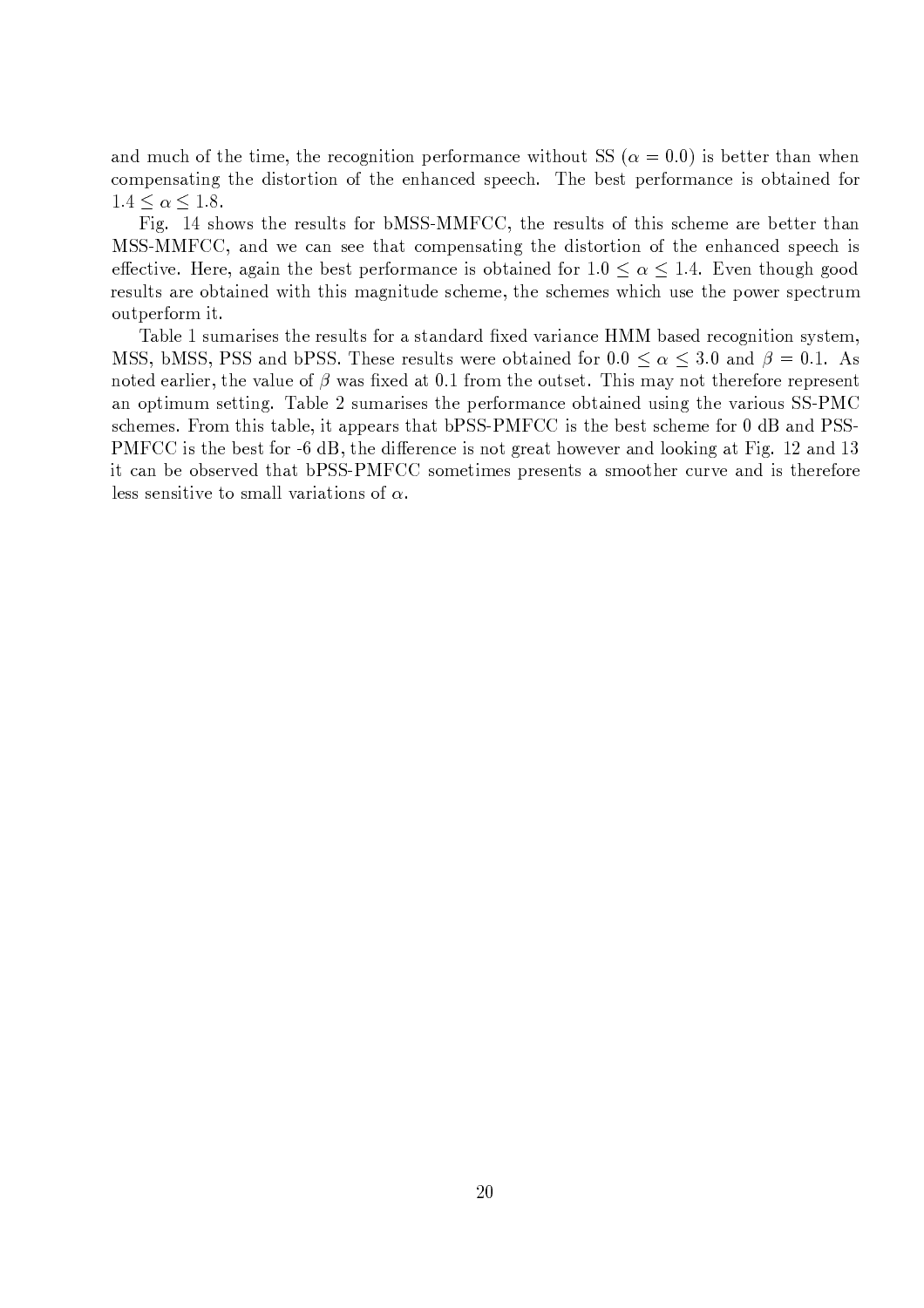|                   | <b>SNR</b> | %`<br>Lynx | $\%$ .<br>Car | F16 |
|-------------------|------------|------------|---------------|-----|
| Std. HMM          |            | 32         | 42            | 42  |
|                   | -6         | 20         | 16            | 12  |
| PSS-PMFCC         | 0          | 70         | 81            | 60  |
|                   | -6         | 46         | 56            | 43  |
| bPSS-PMFCC        | 0          | 78         | 83            | 64  |
|                   | -6         | 50         | 53            | 46  |
| MSS-MMFCC         | O          | 77         | 84            | 69  |
|                   | -6         | 54         | 61            | 47  |
| <b>bMSS-MMFCC</b> | O          | 84         | 88            | 69  |
|                   |            | 56         | 59            | 46  |

Table 1: Correct words baseline results ( $0 \le \alpha \le 3.0$  and  $\beta = 0.1$ ).

| Method           | $SNR$ (dB) | Lynx $(\%)$                   | Car (%)                             | F16(%)                              |
|------------------|------------|-------------------------------|-------------------------------------|-------------------------------------|
| <b>PSS-PMFCC</b> | $\theta$   | $97(\alpha = 2.0)$            | 99 ( $\alpha = 1.6; \alpha = 2.0$ ) | 99 ( $\alpha = 1.4; \alpha = 1.6$ ) |
|                  | -6         | $82(\alpha = 1.4)$            | 92 ( $\alpha = 1.8$ )               | $85(\alpha = 1.4)$                  |
| bPSS-PMFCC       | $\theta$   | $100(1.6 \le \alpha \le 1.8)$ | $100(1.4 \leq \alpha \leq 1.8)$     | $99(1.8 \le \alpha \le 2.0)$        |
|                  | -6         | $81(1.4 \le \alpha \le 1.6)$  | 92 ( $\alpha = 1.8$ )               | 81 (1.8 $\leq \alpha \leq 2.0$ )    |
| MSS-MMFCC        | $\Omega$   | $67(\alpha = 1.4)$            | $92(\alpha = 1.8; \alpha = 2.0)$    | $79(\alpha = 1.6)$                  |
|                  | $-6$       | $37(\alpha = 0.0)$            | $68(1.0 \le \alpha \le 1.4)$        | $62(\alpha = 1.4)$                  |
| $bMSS-MMFCC$     | 0          | $83(\alpha = 1.6)$            | $97(\alpha = 1.8)$                  | $100(\alpha = 1.6)$                 |
|                  | -6         | $47(\alpha = 1.6)$            | $86(1.0 \le \alpha \le 1.8)$        | $79(\alpha = 1.8)$                  |

Table 2: Best results for our adaptive schemes.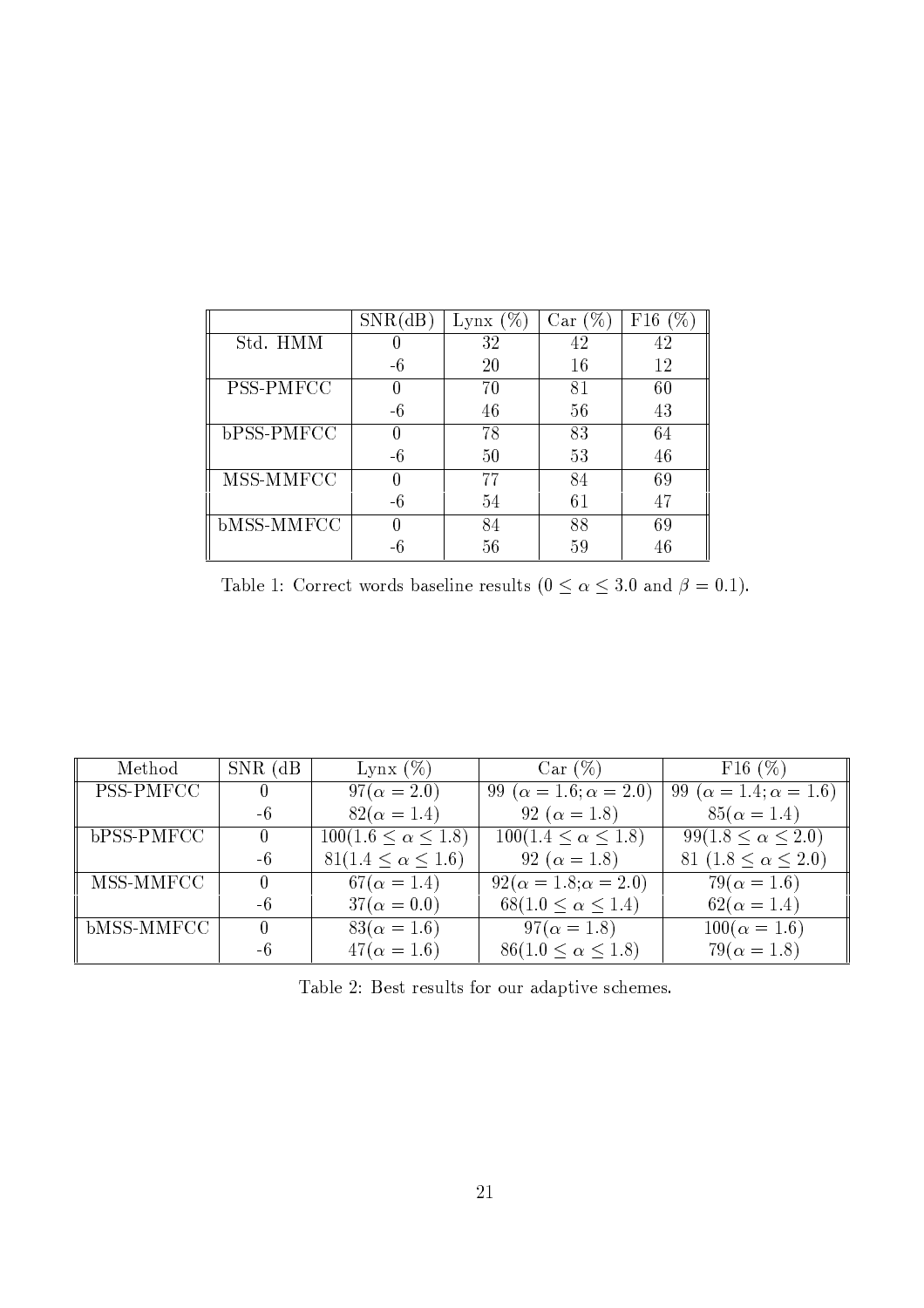

the successive of the United States of the Utilian Contract of the Utilian Contract of the Utilian Contract of the U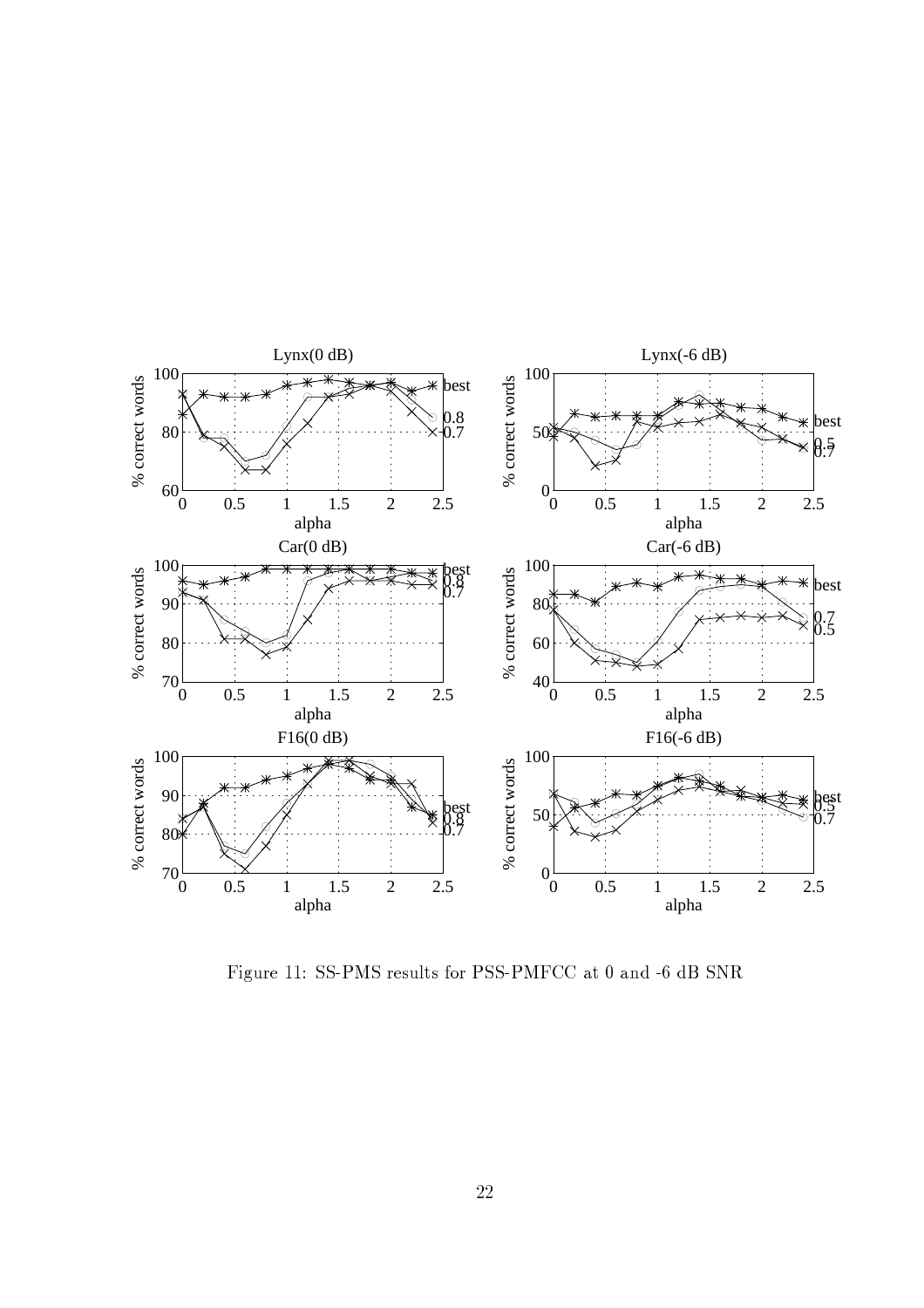

the second the state of the state of the state of the state of the state of the state of the state of the state of the state of the state of the state of the state of the state of the state of the state of the state of the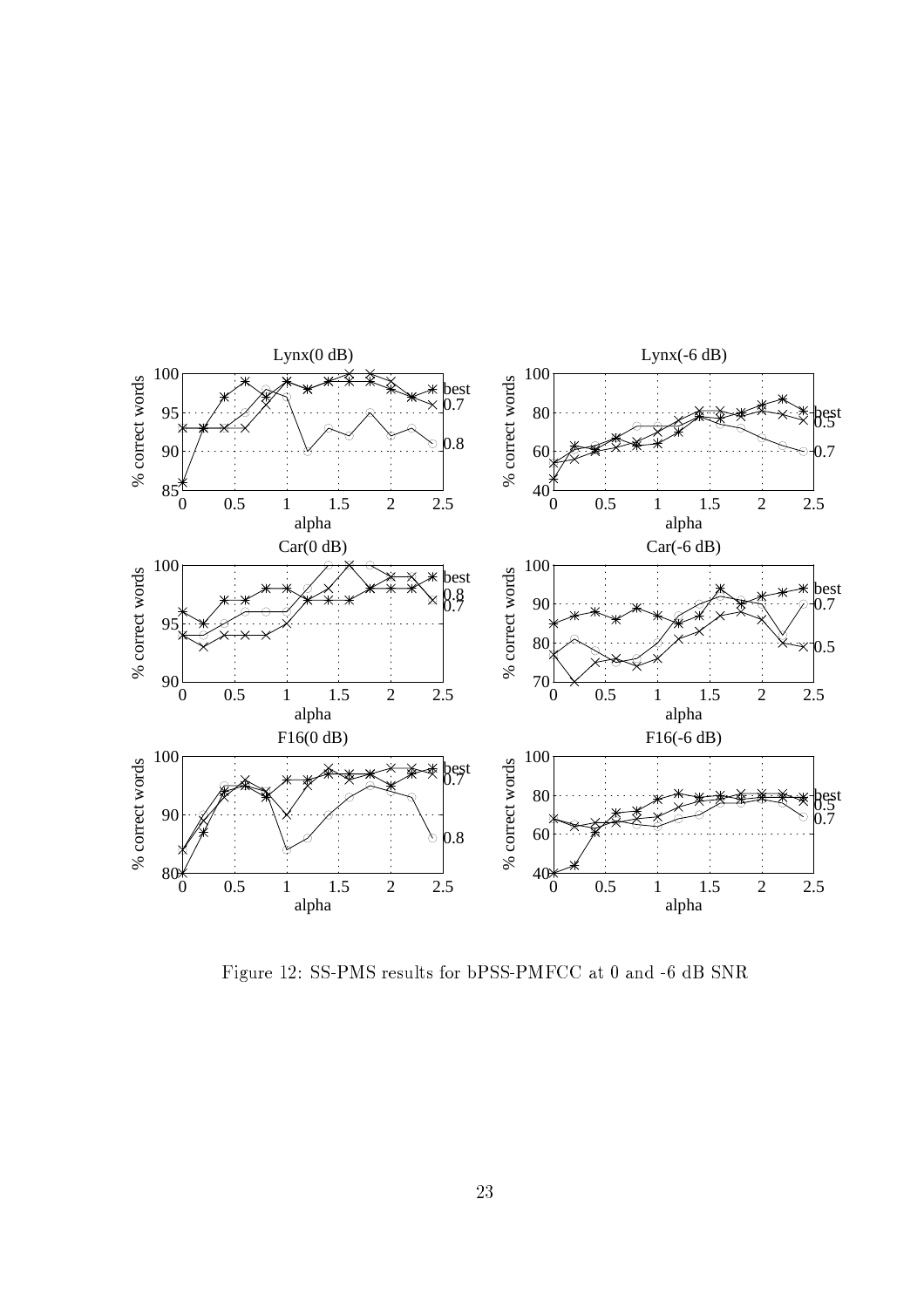

the annual communication of the state and the state of the state of the state of the state of the state of the state of the state of the state of the state of the state of the state of the state of the state of the state o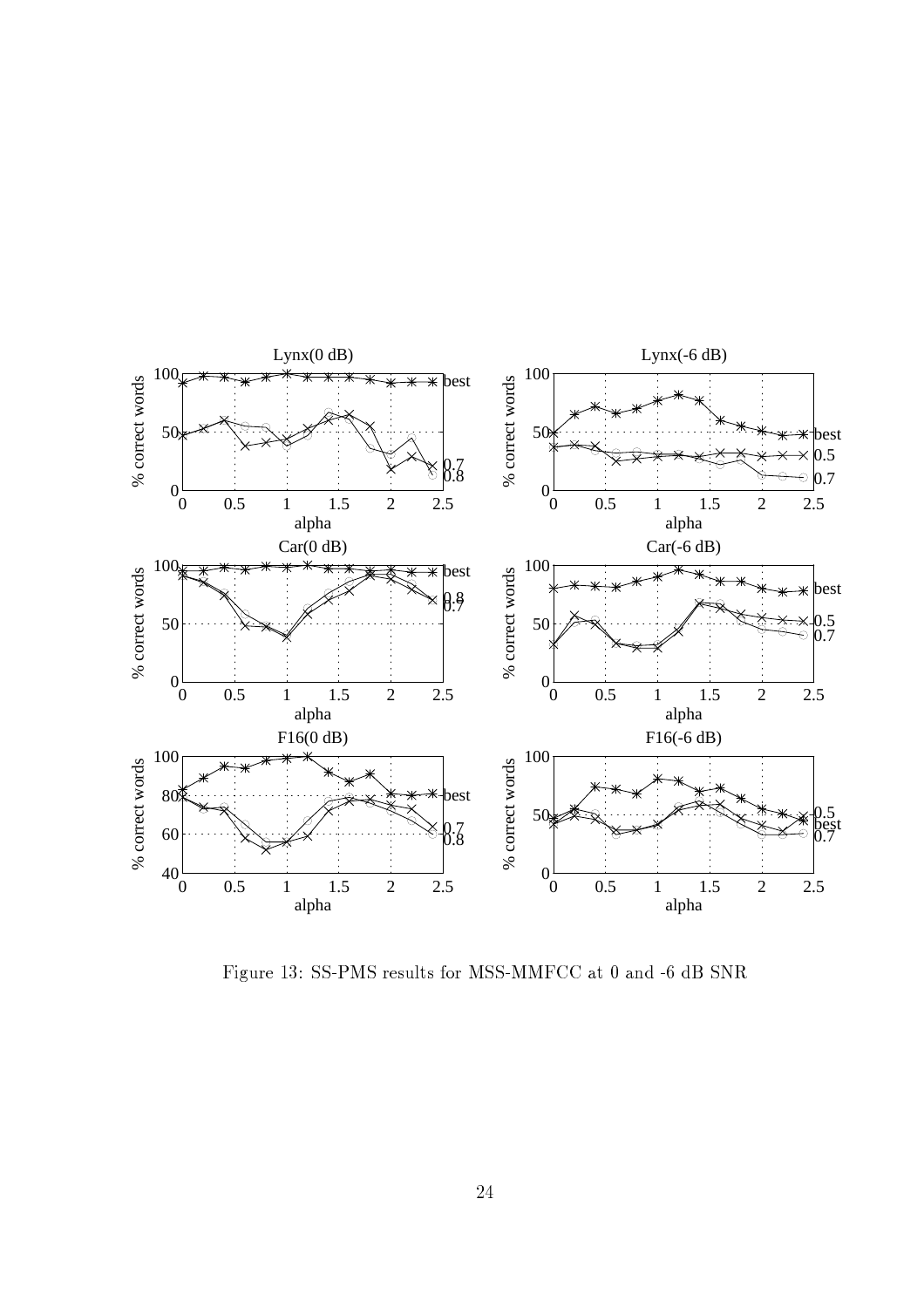

the second the second three controls of the second in the second in the second in the second in the second in the second in the second in the second in the second in the second in the second in the second in the second in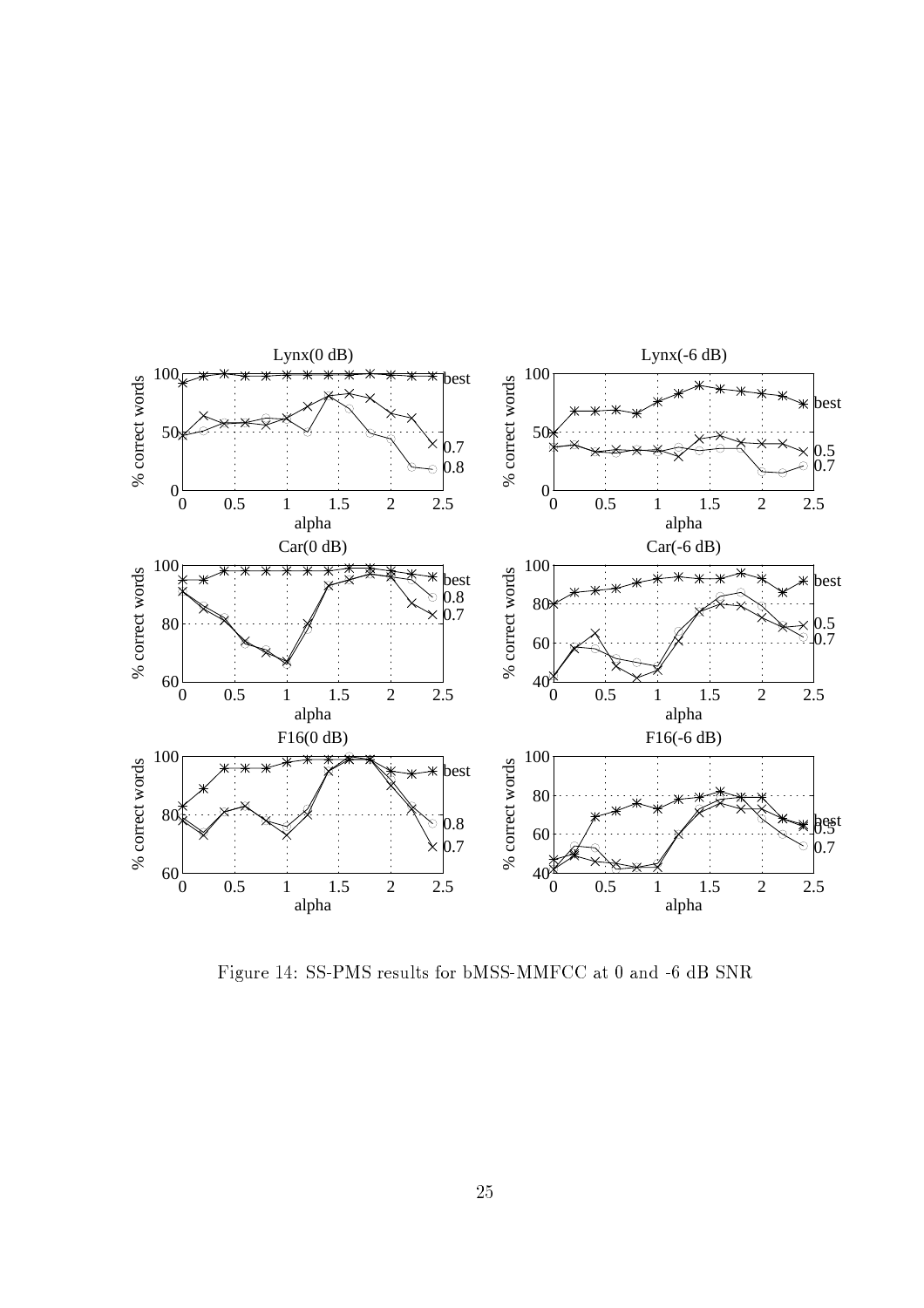#### $\overline{5}$ **Comments and Conclusions**

By enhancing noisy speech using spectral subtraction, a signal with better features and less variability is obtained, at the expense of signal distortion. In this work, we have proposed the use of adaptation techniques to compensate clean speech models to match the distorted speech produced by a signal enhancer.

First, an ideal signal enhanced adaptation algorithm was simulated by training and testing directly the enhanced speech. The experimental results showed that adapting the models to the enhanced signal can significantly improves recognition on the NOISEX-92 database.

Furthermore, these results suggests that better results should be possible than can be obtained with a noise adaptation scheme alone (such as PMC).

The MSS-MMFCC scheme was defined for when the magnitude spectrum is used for Spectral Subtraction and coding uses the Magnitude spectrum. Similarly, the PSS-PMFCC scheme is when the power spectrum is used for Spectral Subtraction and coding uses the power spectrum. The prefix b was used to indicate that SS was performed before the filterbank.

The necessary compensation for the basic MSS-MFCC scheme was developed and it was tested on the NOISEX-92 database. It was shown that the same expressions are valid for both the variants defined above. First, it was shown that the effect of SS on noisy speech can be separated into the effect of the noise on the speech and the distortion caused by the SS. Therefore, compensating the distortion is easily achieved in the linear domain, and the PMC adaptation technique was modified to compensate for the enhanced signal. We refered to this modified approach as the SS-PMC scheme.

The theory behind this adaptation algorithm is based on several assumptions and approximations. In order to compensate for these approximations, the correction term,  $\Delta_u$  was weighted by a  $\gamma$  factor, and the best performance was obtained when this factor was larger than 0.7 and smaller than 0.9 for 0 dB SNR, and larger than 0.5 and smaller than 0.8 for -6 dB SNR. The experimental results for the MSS-MMFCC and bMSS-MMFCC schemes were not very satisfactory, but the results for the PSS-PMFCC and bPSS-PMFCC schemes were comparable or better than the results of an ideal adaptation algorithm.

The results obtained for the SS-PMC scheme open the possibility of building a practical recogniser for very noisy environments.

The computational time required for the SS-PMC is practically the same as for the computational time of the spectral subtractor, because, PMC computational time is minimal and the compensation  $\Delta$  for the distorted speech does not represent a significant computational load.

As already noticed, the Noisex-2 database artificially adds real noise to clean speech, hence there is no Lombard effect. If SS-PMC is applied to real noisy speech, then it may be necessary to compensate for this effect also.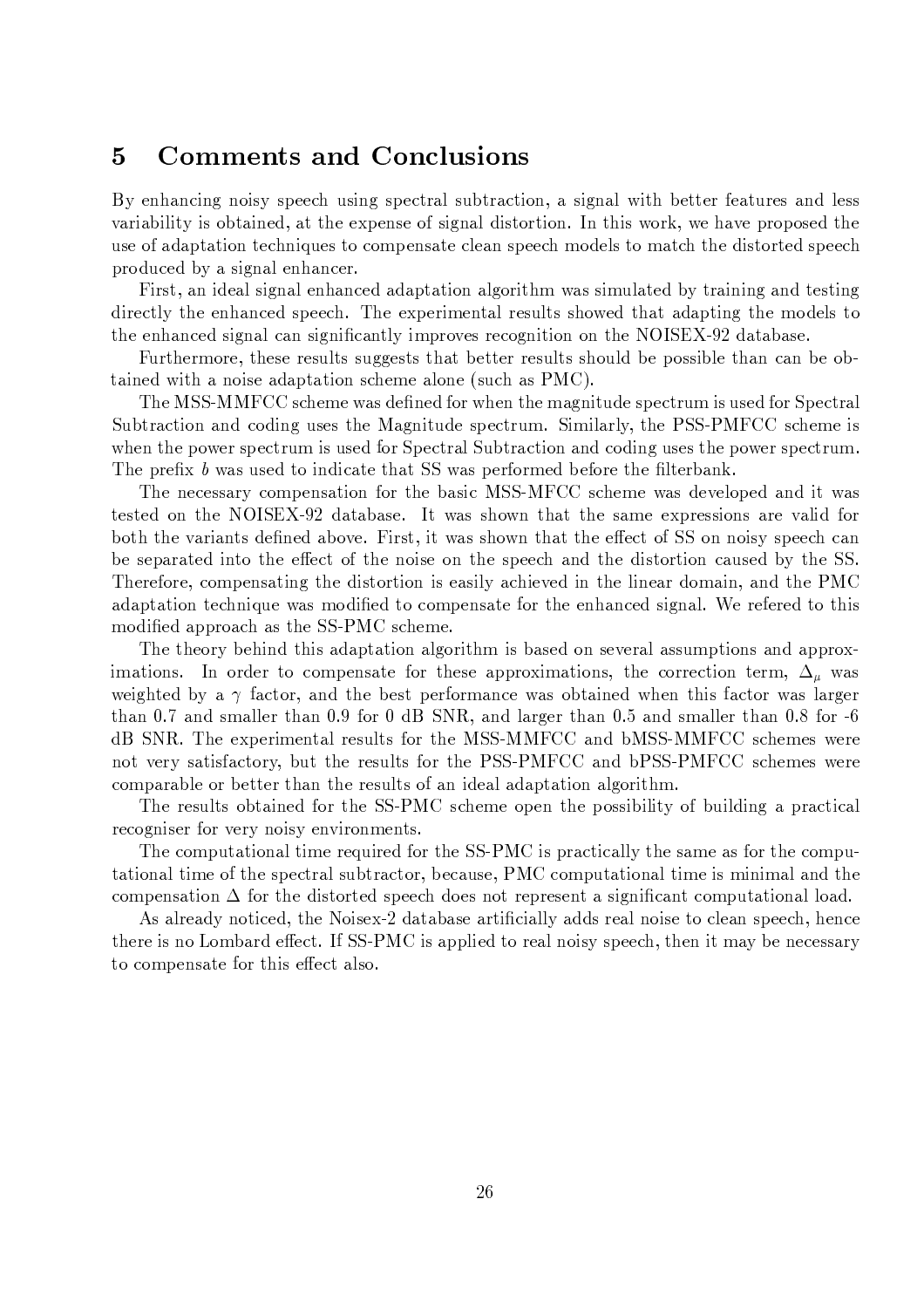## $\bf{6}$ Acknowledgment

Thanks to CONACyT for the financial support for this research and to Mark Gales for many fruitful discussions on this work.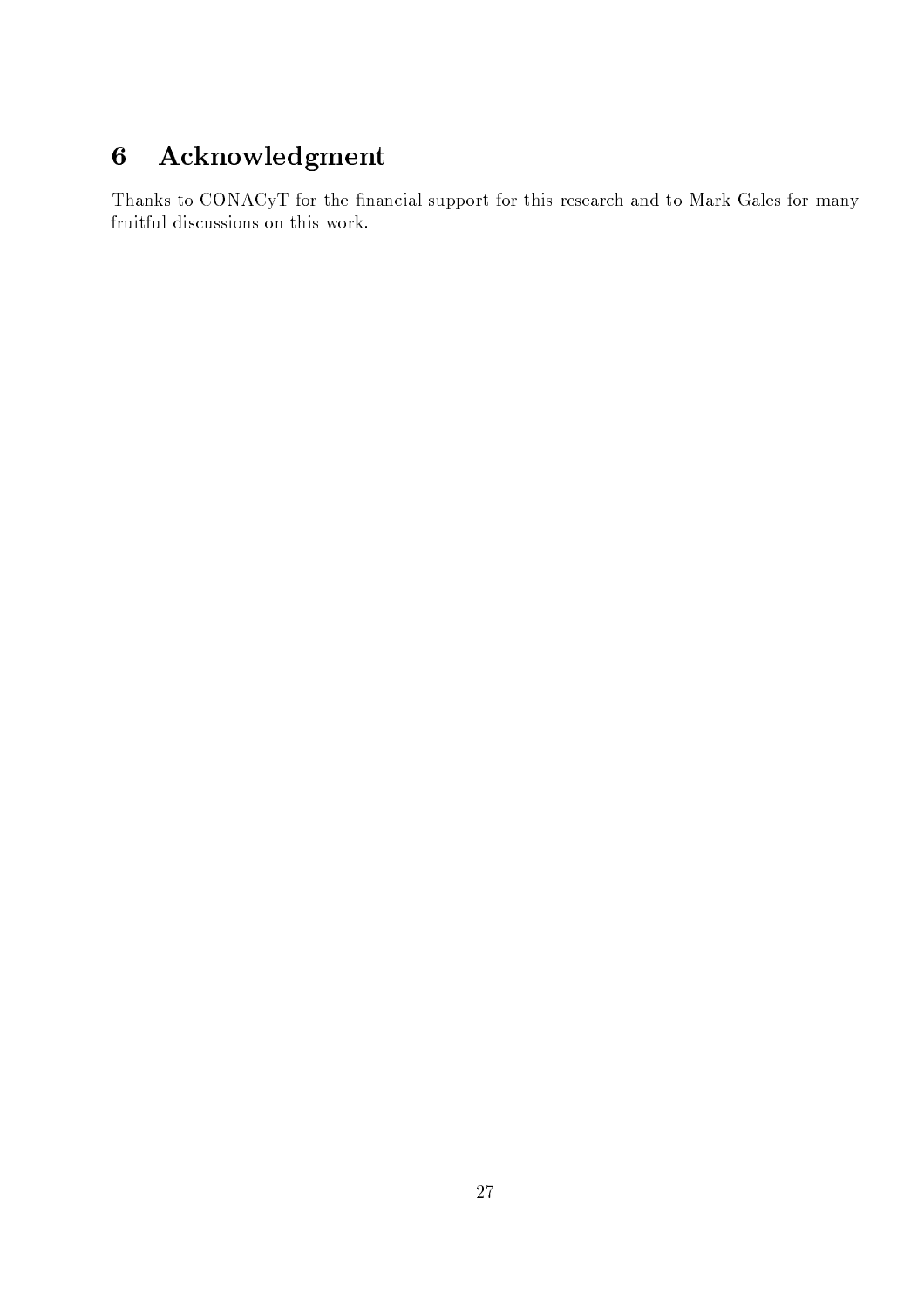### Appendix.  $\mathbf{A}$

By definition,

$$
B(a(\alpha,\beta,\hat{N}),\xi,\psi) = \int_{-\infty}^{a(\alpha,\beta,\hat{N})} Y \frac{1}{Y\sqrt{2\pi}\psi} e^{-\frac{1}{2\psi^2}(\ln(Y)-\xi)^2} dY
$$

this integral can be solved by the variable substitution  $z = ln(Y)$  to give

$$
B(a(\alpha,\beta,\hat{N}),\xi,\psi) = \int_{-\infty}^{\ln(a(\alpha,\beta,\hat{N}))} \frac{e^z}{\sqrt{2\pi}\psi} e^{-\frac{1}{2\psi^2}(z-\xi)^2} dz
$$

which can be re-expressed as follows

$$
B(a(\alpha,\beta,\hat{N}),\xi,\psi) = \int_{-\infty}^{ln(a)} \frac{1}{\sqrt{2\pi}\psi} e^{-\frac{1}{2\psi^2}(z^2 - 2\xi z + \xi^2) + z} dz
$$

completing the square gives

$$
B(a(\alpha, \beta, \hat{N}), \xi, \psi) = e^{\xi + \psi^2/2} \int_{-\infty}^{\ln(a(\alpha, \beta, \hat{N}))} \frac{1}{\sqrt{2\pi}\psi} e^{-\frac{1}{2\psi^2}(z - (\xi + \psi^2))^2} dz
$$

hence

$$
B(a,\xi,\psi) = e^{\xi + \psi^2/2} G\left(\frac{\ln(a(\alpha,\beta,\hat{N})) - (\xi + \psi^2)}{\psi}\right)
$$

and if  $ln(a(\alpha, \beta, \hat{N})) = \infty$  we obtain

$$
E[Y] = e^{\xi + \psi^2/2} \tag{23}
$$

Similarly,

$$
C(\alpha, \beta, \hat{N}, \xi, \psi) = \int_{-\infty}^{a(\alpha, \beta, \hat{N})} Y^2 \frac{1}{Y\sqrt{2\pi}\psi} e^{-\frac{1}{2\psi^2}(\ln(Y) - \xi)^2} dY
$$

again using the variable substitution  $z = ln(Y)$  gives

$$
C(\alpha, \beta, \hat{N}, \xi, \psi) = \int_{-\infty}^{\ln(a(\alpha, \beta, \hat{N}))} \frac{e^{2z}}{\sqrt{2\pi}\psi} e^{-\frac{1}{2\psi^2}(z-\xi)^2} dz
$$

and by completing the square we obtain

$$
C(\alpha, \beta, \hat{N}, \xi, \psi) = e^{2(\xi + \psi^2)} G\left(\frac{\ln(a(\alpha, \beta, \hat{N})) - (\xi + 2\psi^2)}{\psi}\right)
$$

If  $ln(a(\alpha, \beta, \hat{N})) = \infty$  we obtain

 $E[Y^2] = e^{2(\xi + \psi^2)}$ .

By using eq. 23,  $E[Y^2]$  can also be expressed as follows

$$
E[Y^2] = E[Y]e^{\psi^2}
$$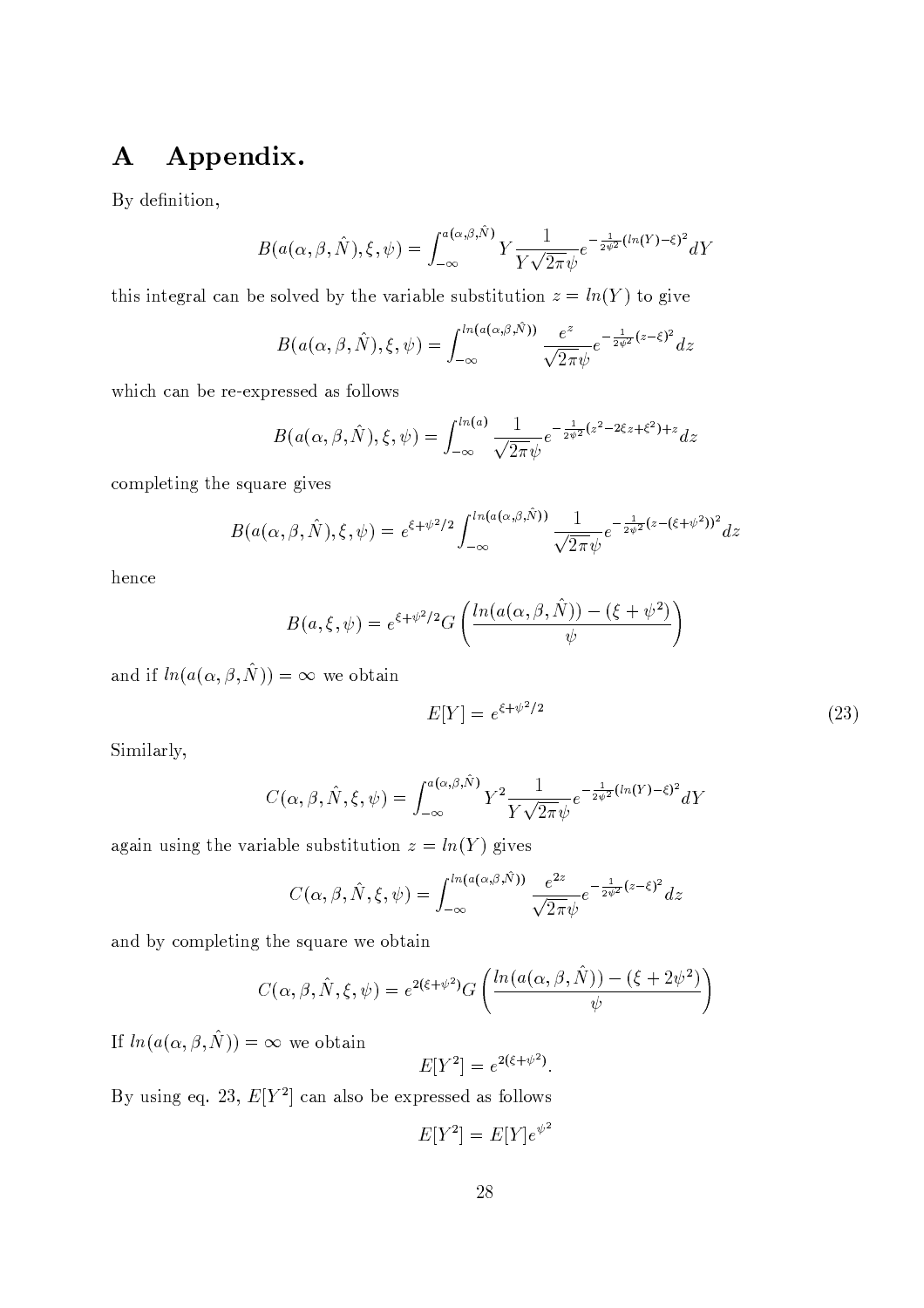# References

- [1] Beattie, V. & Young, S.J., Hidden Markov Model State-Based Cepstral Noise Compensa $tion$ , Proc. ICSLP, pp. 519-522, Banff, Canada, 1992.
- [2] Berstain, A. & Shallom, I., An hypothesised Wigner Filtering Approach to Noisy Speech *Recognition*, Proc. ICASSP, S14.9, Toronto, 1991.
- [3] Berouti, M. Schwartz, R., Makhoul, J. Enhancement of Speech Corrupted by Acoustic *Noise*, ICASSP, pp208-211, 1979.
- [4] Boll, S.F., Suppression of Acoustic Noise in Speech Using Spectral Subtraction, IEEE Trans. on ASSP, Vol. ASSP-27, No. 2, 1979.
- [5] Gales, M.J. & Young, S.J., An improved approach to the Hidden Markov Model Decomposition of Speech and Noise, ICASSP, 1992.
- [6] Gales, M.J. & Young, S.J., Cepstral Parameter Compensation for HMM Recognition in *Noise*, to appear in Speech Communications.
- [7] Juang., B.H., Speech Recognition in Adverse Environments, Computer Speech and Language, Vol. 5, pp. 275-294, 1991.
- [8] Lass, H. & Gottlieb, P., *Probability and Statistics*, Addison Wesley, 1971.
- [9] Lim, J.S., Enhancement and Bandwidth Compression of Noisy Speech, IEEE Trans. on ASSP, Vol. ASSP-67, No. 12, pp.1586-1604, 1979.
- [10] Lockwood, P. & Boudy, J. Experiments with a Non-linear Spectral Subtractor (NSS), Hidden Markov Models and the Projection, for Robust Speech Recognition in Cars, Eurospeech, pp. 79-82, 1991.
- [11] Lockwood, P., Baillargeat, C., Gillot, J.M., Boudy, J. & Faucon, G., Noise Reduction for speech enhancement in cars: Non-linear Spectral Subtraction / Kalman Filtering, Eurospeech, pp. 83-86, 1991.
- [12] Mellor, B.A. & Varga, A.R., *Noise Masking in a Transform Domain*, ICASSP, 1993.
- [13] Paul, D.B., A Speaker-stress Resistant HMM Isolated Word Recogniser, Proceedings ICASSP, pp. 713-716, 1987.
- [14] Ruehl, H.W., Dobler, S., Weith, J., Meyer, P., Noll, A., Hamer, H.H. & Piotrowski, H., Speech Recognition in the Noise Car Environment, Speech Comm, Vol. 3, pp. 151-167, 1989.
- [15] Sharf, L.L. The SVD and reduced rank signal processing, Signal Processing, Vol. 25, pp. 113-133, 1991.
- [16] Van Campernolle, D., Noise Adaptation in a Hidden Markov Model Speech Recognition *System*, Computer, Speech and Language, Vol. 3, pp.151-167, 1989.